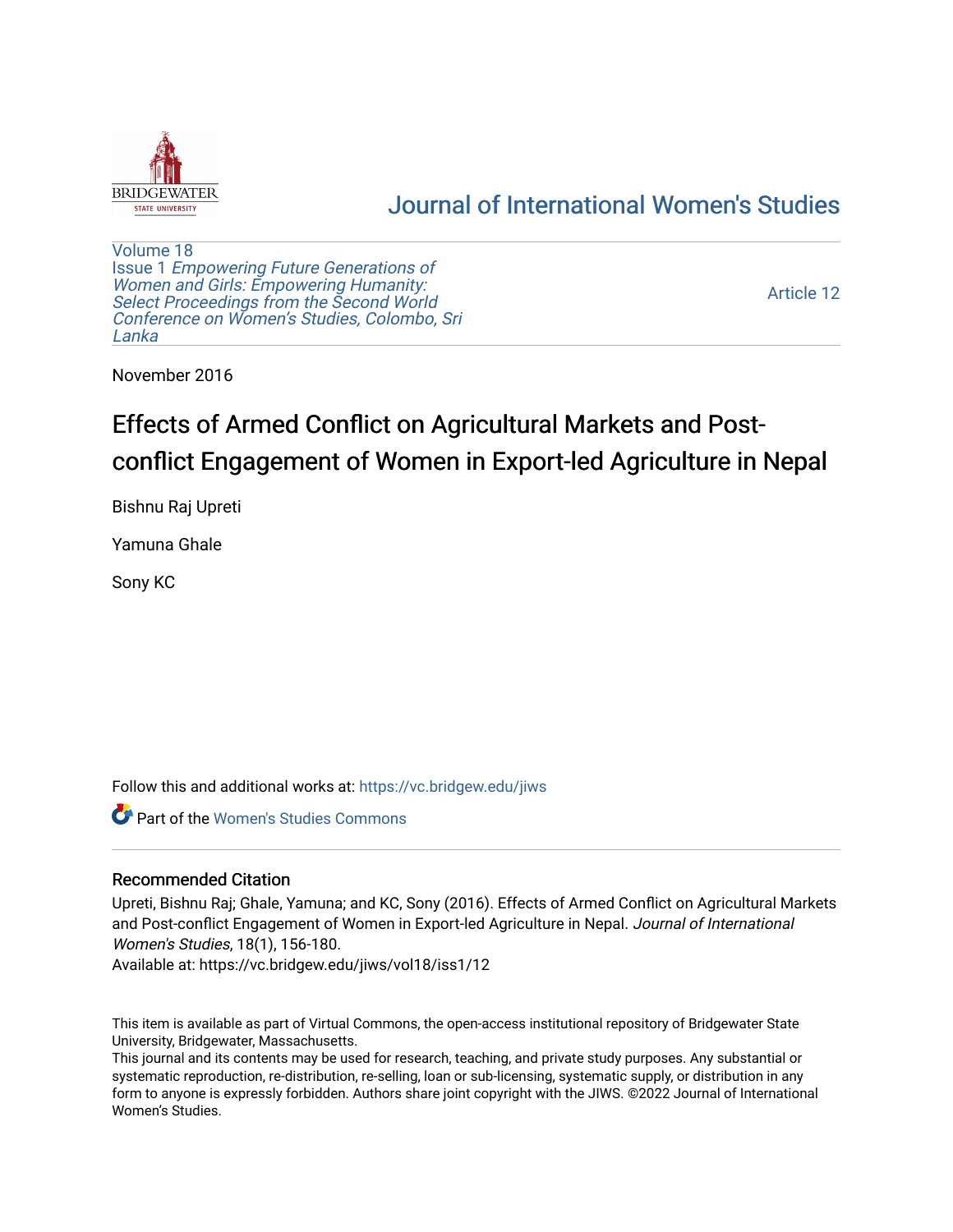#### Upreti et al.: Effects of Armed Conflict on Agricultural Markets

This journal and its contents may be used for research, teaching and private study purposes. Any substantial or systematic reproduction, re-distribution, re-selling, loan or sub-licensing, systematic supply or distribution in any form to anyone is expressly forbidden. ©2016 Journal of International Women's Studies.

#### **Effects of Armed Conflict on Agricultural Markets and Post-conflict Engagement of Women in Export-led Agriculture in Nepal[1](#page-1-0)**

By Bishnu Raj Upreti, Yamuna Ghale and Sony  $KC^2$  $KC^2$ 

#### **Abstract**

l

Nepal entered into a new era after ending 10 years of civil war through signing the Comprehensive Peace Agreement (CPA) between the government and the rebel radical Maoist party in November, 2006. Women's positions were constitutionally secured and space widened for the engagement of women in the broad social, political and economic spheres. Therefore, the postconflict context provided tremendous opportunities for women to engage in high value commercial agricultural business. The main objectives of the study were a) to examine the effects of armed conflict on agricultural markets, and b) to analyse the state of women's engagement in high value agricultural exports and its role in market revival. This study involved qualitative research to analyse women's engagement in commercial agriculture with a specific focus on the marketing of large cardamom (*Amomum Subulatum Roxb*.), which does not include the small cardamom (*Elettaria Cardamomum*, Maton). The main finding of this study is the proactive engagement of women in high value, low volume commercial agriculture and its positive contribution to the social, economic and political spheres at individual, households and community levels in Nepal. Women were recognised more in society once they engaged in commercial agriculture especially when they were members of cooperatives and in the position of sanctioning the loans as members of the executive committee to local people (including men). They were also offered political positions in the party structures. They were, comparatively, economically stronger and independent. However, while the government's efforts were appreciated they were not able to secure better prices for the cash crops and tackle the disease problem. Women were not able to secure a better price in the study area due to lack of up-to-date market price information. Further, in the past 7-10 years their cardamom plants suffered heavily from disease (appearance of black spots on leaves, shrinking, and gradually drying of the leaves which people locally called *Chhirke-Furke*) affecting production.

*Keywords:* export agriculture, women farmers, Nepal, post-conflict engagement

1

<span id="page-1-0"></span><sup>1</sup> **Acknowledgment**: This research is funded by Swiss National Science Foundation (SNSF) and SDC under the Project called 'Feminization, agricultural transition and rural employment: Social and political conditions of asset building in the context of export-led agriculture' (FATE). We acknowledge the support of SNSF and SDC and thanks to the Project Leaders and FATE Nepal Researchers Ms Sharmila Shivakoti, Mr Basu Prasad Subedi, Ms Apsara KC, Ms Pratikshya Acharya for their support in different stage.

<span id="page-1-1"></span><sup>2</sup> Bishnu Raj Upreti is Executive Director of a Kathmandu based think tank called Nepal Centre for Contemporary Research (NCCR) and Senior Researcher. He can be reached at: [bupreti@nccr.wlink.com.np;](mailto:bupreti@nccr.wlink.com.np) Mrs Sony KC is PhD student of School of Arts of Kathmandu University and Research Associate at NCCR. She can be reached at: [sonykayc@gmail.com;](mailto:sonykayc@gmail.com) Mrs Yamuna Ghale is PhD student at Faculty of Agriculture, Agriculture and Forestry University, Rampur Chitwan, Nepal. She can be contacted at: [yamunaghale@gmail.com](mailto:yamunaghale@gmail.com)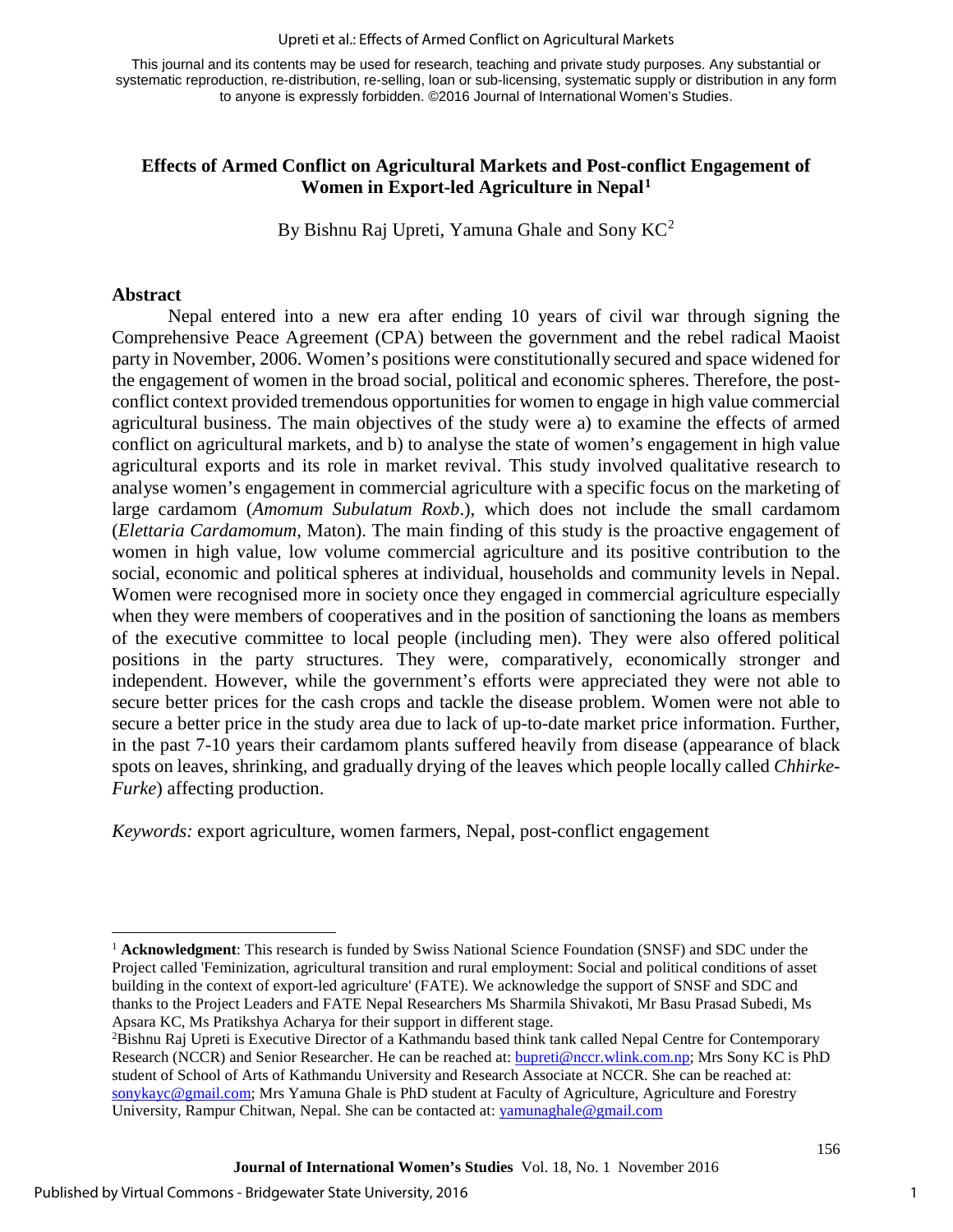#### **Introduction**

Nepal faced a bloody armed insurgency waged by the United Communist party of Nepal (Maoist) [hereinafter referred to as the UCPN  $(M)^3$  $(M)^3$ ] for a decade (1996-2006). It ended after the signing of the Comprehensive Peace Agreement (CPA) between the government of Nepal and UCPN (M) in November 2006. Several scholars (Upreti &Müller-Böker 2010; Upreti *et al.* 2010a&b; Upreti 2009, 2006a&b) have examined the effects of the conflict on politics, society, the economy, and the women and children of Nepal. The agriculture market and work of women in the agricultural market were some of the sectors most significantly affected (WFP-FAO 2007; Ghale and Upreti 2005; Upreti 2006a; WFP 2004).

The main objectives of this study are a) to examine the effects of armed conflict on the agricultural market, and b) to analyse the state of women's engagement in high value agricultural exports and its role in market revival in the changing political landscape. In this context, this paper looks at questions of how the agriculture market was affected by the conflict, and how women farmers are reviving their engagement in highly value agriculture after the signing of the peace agreement (Upreti *et al.* 2010b).

### **Study area and methods**

*Study area* 

This paper is the result of data collected at two levels and during two different time periods to answer the questions related to its two objectives as stated above: 1) to examine the effects of armed conflict on the agricultural market, and 2) to analyse the state of women's engagement in high value agricultural exports and its role in market revival.



## **Figure 1: Map showing one of the study sites (Chitwan)**

l

<span id="page-2-0"></span><sup>&</sup>lt;sup>3</sup>The CPN (M) and the Unity Centre united in January 2009 and the name CPN (M) was changed to the United Communist Party of Nepal (Maoist) or UCPN (M). Small breakaway faction of the CPN (M) kept its original name CPN (M) once the renaming of UCPN (M) had taken place. Hence, UCPN (M) is used in this chapter to avoid the confusion with the name of the breakaway faction as CPN (M).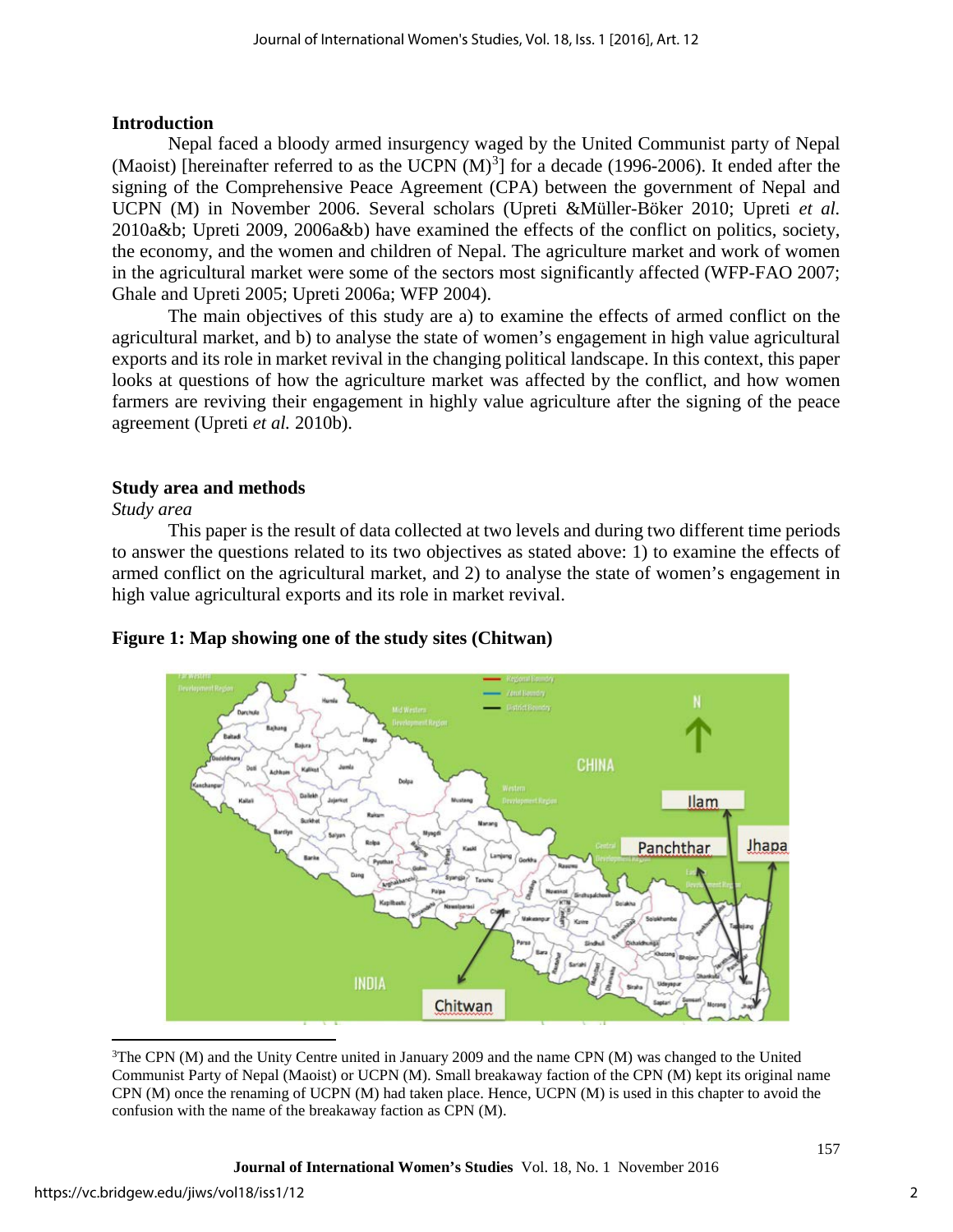At the first level, the main author of this paper was engaged in a study of impacts of armed conflict in the agriculture market. For that, the primary data were collected in 2006-2007 from the Chitwan district (see map) because the agriculture market was severely affected in this area by the armed conflict. At the second level, data related to the second objective (to analyse the state of women's engagement in high value agricultural exports and its role in market revival) was collected from the ongoing 6 years of study (2014-2020) called titled 'Feminization, Agricultural Transition, and Rural Employment' (FATE) funded under the Research for Development funding scheme (R4D) of the Swiss National Science Foundation and the Swiss Agency for Development and Cooperation and coordinated by the Interdisciplinary Centre for Gender Studies (IZFG) and the Centre for Development and Environment, of the University of Bern and implemented in Nepal in collabouration with the Nepal Centre for Contemporary Research (NCCR). The Eastern Hills in general and the Ilam district in particular, are famous for growing cash crops such as cardamom, tea, broom grass, ginger and round chillies and women's engagement is said to be higher (DADO 2014). Hence, the data related to the second objective were collected from the cash crop-producing districts of the Eastern Hills, especially Fikkal, Ilam Bazaar, Chamaita, Nayabazar, Barbote and Jirmale of Ilam district (See Figure 2) and Phidim of Panchthar district (see Figure 3). Further, market related data was collected from the Birtamod Municipality of the Jhapa district of Nepal (Figure 4) which is the main hub for cardamom and ginger entrepreneurs and exporters.





**Journal of International Women's Studies** Vol. 18, No. 1 November 2016

3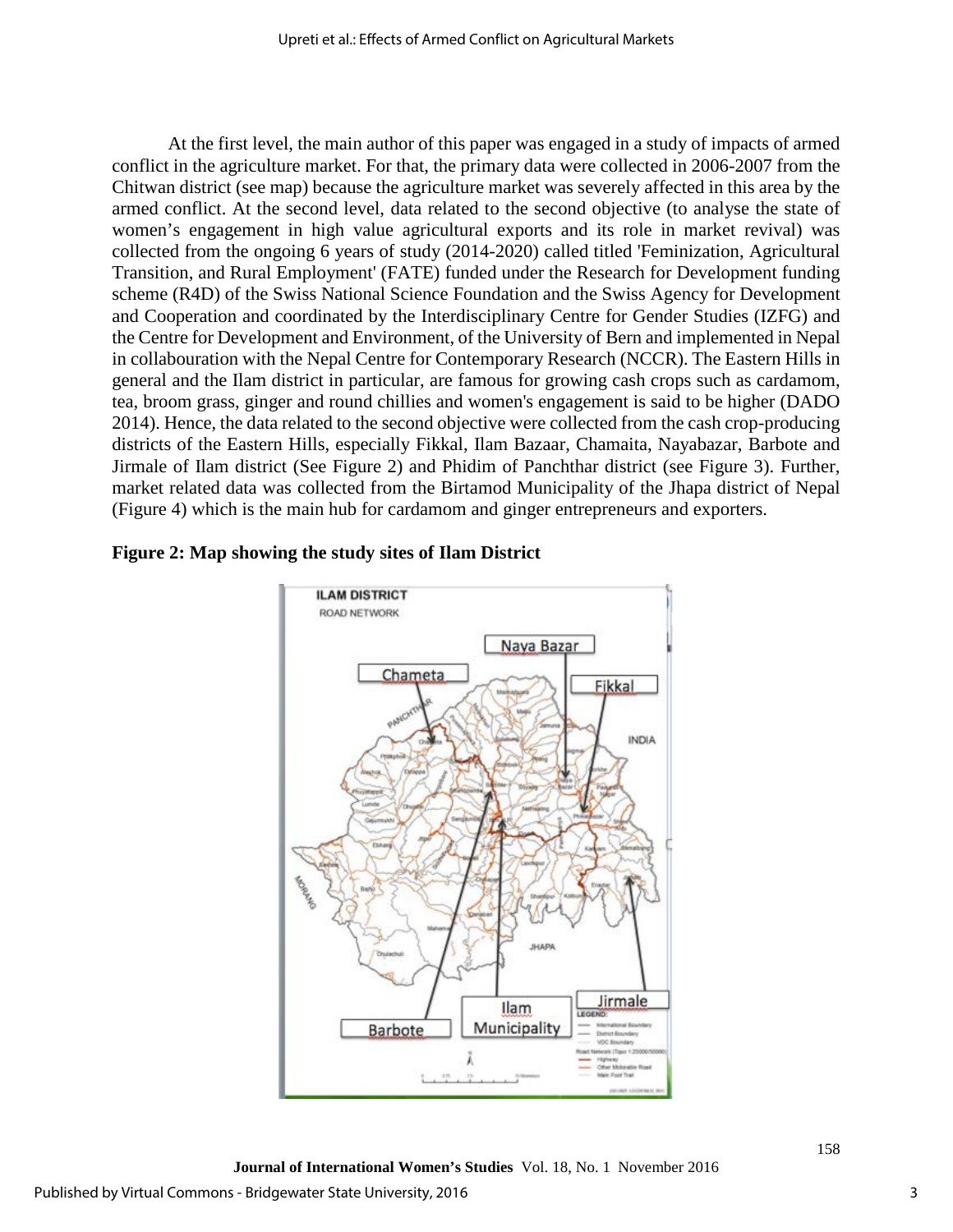

**Figure 3: Map showing the study site of Panchthar distrcit (Phidim)** 

**Figure 4: Map showing the study site of Jhapa district (Birtamod)**



**Journal of International Women's Studies** Vol. 18, No. 1 November 2016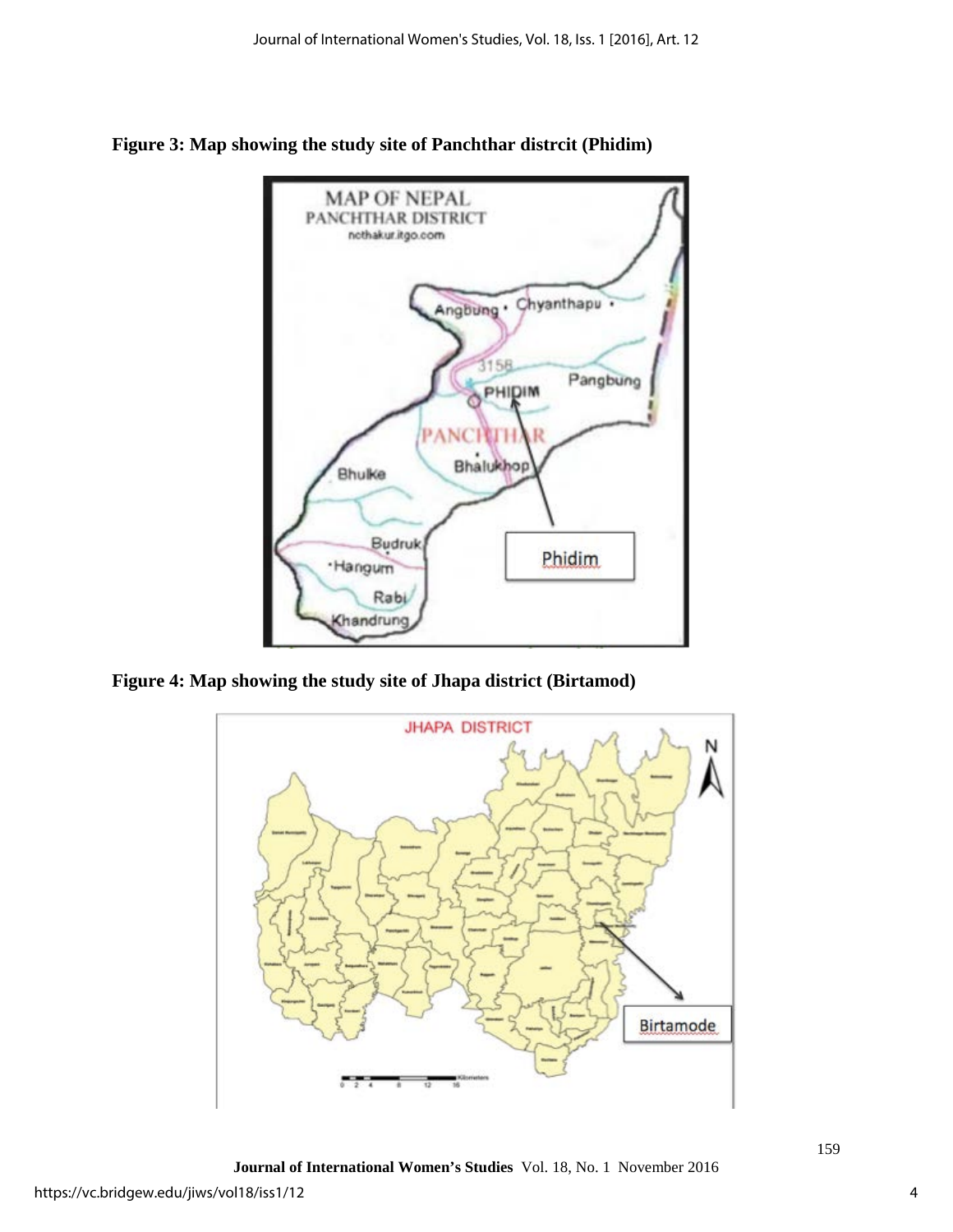#### *Methods*

Qualitative methods were used to collect data from the study sites. For the first objective (to examine the effects of armed conflict on the agricultural market), qualitative data were collected from the Chitwan district of central Nepal (See Figure 1) during the period between October-December 2006 by the main author only<sup>[4](#page-5-0)</sup>. In the qualitative data collection, in-depth interviews with 55 agriculture entrepreneurs and eight focus group discussions (FGDs) (five members in each FGD) were conducted in addition to the observations of the researcher. The specific questions asked in the in-depth interviews and the FGDs were related to: damage of physical infrastructure of the market, level of obstruction of local markets, effects on market price, extortion and collection of forced donations, and the security situation in local market areas. The respondents were purposefully selected from the people engaged in commercial agriculture for marketing (Chitwan ranks the highest in commercial agriculture). More than 80 percent of respondents were male (because they were directly engaged in agriculture marketing at that time).

Secondary data were collected from the documents of the Nepal office of the Food and Agriculture Organization (FAO) and World Food Program (WFP), National Planning Commission of Nepal and other organisations working on the issues. Information from the published reports, books and journal articles were also used in this paper to compliment or supplement the primary information.

Similarly, data related to the second objective (to analyse the state of women's engagement in high value agricultural exports and its contributions to market revival) were collected by using key informant interviews, in-depth interviews and FGDs. All total 21 key informants were interviewed: six from the District Agriculture Development Office (DADO) Ilam and four from DADO Panchthar, three from the Cardamom Development Centre (CDC) Fikkal, two from the Ilam Chamber of Commerce and Industry, and six from cardamom traders and exporters of Birtamod Municipality. Further, 12 in-depth interviews were conducted with the women leaders of cooperatives, cardamom and ginger farmers groups, local units of political parties and the Ilam Chamber of Commerce. Similarly, two FGDs each from Fikkal, Ilam Bazaar, Chamaita, Nayabazar and Barbote villages of of Ilam district (most cardamom growing areas) and Phidim Bazar of Panchathar district were conducted with the size of four to five members in each FGD. In Jirmale Village four FGDs were conducted.

The specific questions asked during the interviews were related to the level of women's engagement in high value agriculture especially in cardamom, and its contributions to market revival. All three authors of this paper were directly engaged in the collection of primary and secondary data. All respondents of key informant interviews, and two thirds of the respondents of in-depth interviews and focus group discussions, were women. Most of the field work in Ilam and Panchthar was conducted between February and March, and June and July, 2015.

Further, secondary sources of information were also gathered from the reports and documents provided by the DADO of Iam and Panchthar, CDC Fikkal and village profiles from the Village Development Committee (VDC) and other profile books and district statistical handbooks obtained from government offices and NGOs.

l

<span id="page-5-0"></span><sup>4</sup> Involvement of the main author of this paper in collecting primary and secondary data in 2006 for a study related to effects of armed conflict on the agricultural market.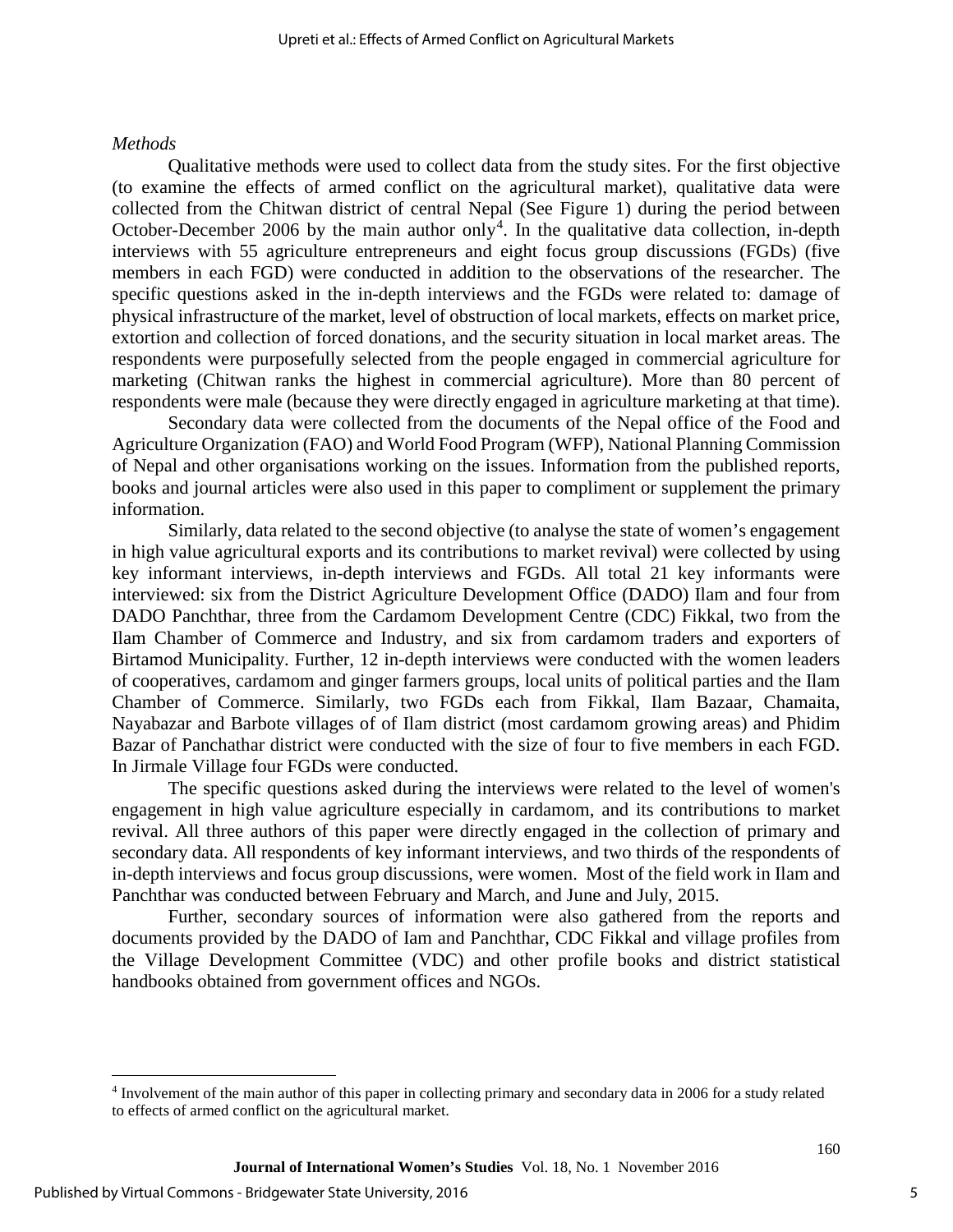#### **Findings and discussions**

We are presenting the main findings of the study in this section according to the objectives of the study: a) to examine the effects of armed conflict on agricultural markets, and b) to analyse the state of women's engagement in high value agricultural exports and market revival.

#### *Effects of armed conflict on agricultural market*

This section examines various effects of the decade-long armed conflict (1996-2006) on agriculture market functioning and revival of agricultural markets in Nepal thereafter.

Agriculture was one of the most affected sectors from the armed conflict in Nepal in terms of production, processing and marketing. Several direct and indirect effects of the conflict have been observed in household food security and agricultural production and marketing sectors in particular (Upreti 2006; Jha 2011).

Damage to the agricultural market as a result of the armed conflict was related to disruption of road infrastructure, imposition of illegal taxes, forced donations, and obstruction of transport by the state through several points of security forces (WFP-FAO 2007). During the time of armed insurrection, one of the common approaches practiced were protests and agitation often in the forms of *bandh* (closure) and *naka-bandhi* (closure of the routes)*.* The *bandhs* were often used for the forceful closure of markets, industries, schools and transport/vehicles. These *bandhs* were of different types: partial to complete closures of specific areas (as well as nationwide) such as schools, markets or vehicular movements. Through the *naka-bandhi,* the agitating parties prevented vehicles carrying essential commodities in certain areas/districts. During the *nakabandhi,* no movement was allowed to and from the declared area, and any violation to *bandh* and *naka-bandhi* was resulted in severe penalties (such as burning of vehicles carrying produce, destruction of the produce, and beating of drivers) by the *bandh* organizers (Upreti 2010a&b; NARMA 2005).

The responses of the key informants has clearly indicated that agricultural markets suffered severely from the conflict induced disruption of markets, damage of market infrastructure, taxation and donations, and shortage of agricultural inputs for production in both rural and urban areas from the armed conflict. In this context, one key informant said,

"*Agricultural enterprises faced severe setback of armed conflict because people were not able to sell their products in a timely manner (vegetable and cereal seeds, or fresh vegetable and perishable fruits, or milk and milk products) because of general strike and closure of rebels. Hence, they threw milk and fresh vegetables in the streets to protest.[5](#page-6-0)* "

This situation was also documented by a WFP-FAO study. According to the WFP-FAO (2007) vegetables and animal products were the most affected by the armed conflict because of their perishable nature. Reflecting on the bleak situation one key informant said,

"*Commercial producers from the most common agricultural production sites such as Chitwan, Kavre, Dhading were severely affected by the conflict once the fighting forces (both security forces and the rebels) obstructed. Major problems* 

l

<span id="page-6-0"></span><sup>5</sup> Interview on 22 October 2006 at Narayanghat, Chitwan District.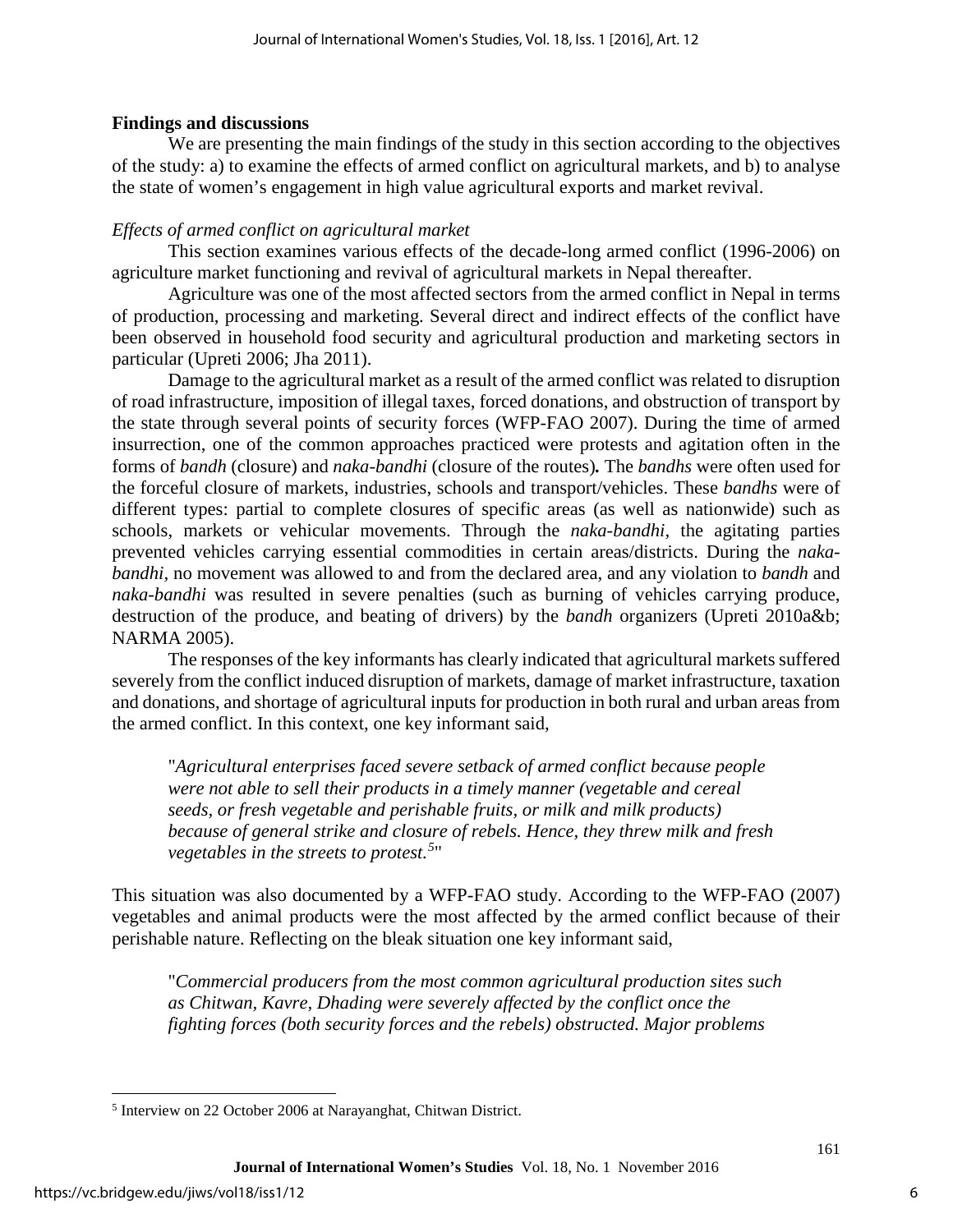*faced were related to storage, transportation and marketing. This was followed by the grain market[6](#page-7-0)* ".

Similarly, highlighting the difficulties faced by agricultural entrepreneurs, another respondent said,

"*The rebels come and asked either to provide four to five hundred thousand rupees or prepare face physical punishment that ranges from physical attack to kidnapping to killing. So, there was no option than to give the donation. On the other side, state security forces came and threatened blaming that rebels are*  supported by local people. People were facing a double edged sword<sup>[7](#page-7-1)</sup>".

Such a situation has not only created feelings of insecurity among the agricultural traders and producers but also hindered the entire marketing chain.

However, over the past 10 years, since the armed conflict ended with the signing of the Comprehensive Peace Agreement (CPA) on 21 November 2006, the agriculture market has fully revived and is advancing well. Farmers have not only expanded their agriculture enterprises but also established their own processing plants and storage facilities to get better prices for their products. Some sectors are even claiming that they are able to supply the required amounts. For example, poultry farmers have demanded the prevention of import of chicken and chicken-related products as they are able to create the supply. The Poultry Farmers Association frequently claims that they are able to supply the required chicken if the government is supportive**[8.](#page-7-2)** 

Major effects of the insurrection to agriculture and agricultural markets during the time of the armed conflict are discussed as follows:

#### *Damage to market physical infrastructure*

Sabotage and obstruction of infrastructure was one of the most frequently used tactics by the CPN (M) rebels. Telecommunications and transport infrastructures (roads, bridges, civil aviation towers, suspension bridges, etc.) were major targets that had directly and indirectly impacted the functioning of agricultural markets in Nepal (WFP-FAO 2007). In this context the conclusion of the one of the FGDs is worth stating. The FGD conducted in Narayanghat concluded,

"*Commercial farmers and traders were regularly getting market price information over the telephone, and based on the available information on the best prices, they arranged the truckloads to fetch the agricultural product. However, once the telecommunication towers were damaged, they were not able to get up to date prices of the wholesale markets of Kathmandu and even if they decided to send truckloads irrespective of market information, because of perishable nature of their product, it was not possible due to the damage and or blockade of roads[9](#page-7-3) "*.

 $\overline{\phantom{a}}$ 

<span id="page-7-0"></span><sup>6</sup> Interview on 25 October 2006 at Bharatpur area of Chitwan District.

<span id="page-7-1"></span><sup>7</sup> Interview on 22 October 2006 at Narayanghat, Chitwan District.

<span id="page-7-2"></span><sup>8</sup> See http://kathmandupost.ekantipur.com/printedition/news/2014-08-29/chitwan-poultry-farmers-demand-ban-onimports.html for details

<span id="page-7-3"></span><sup>9</sup> FDG conducted 12 November 2006 at Narayanghat, Chitwan District.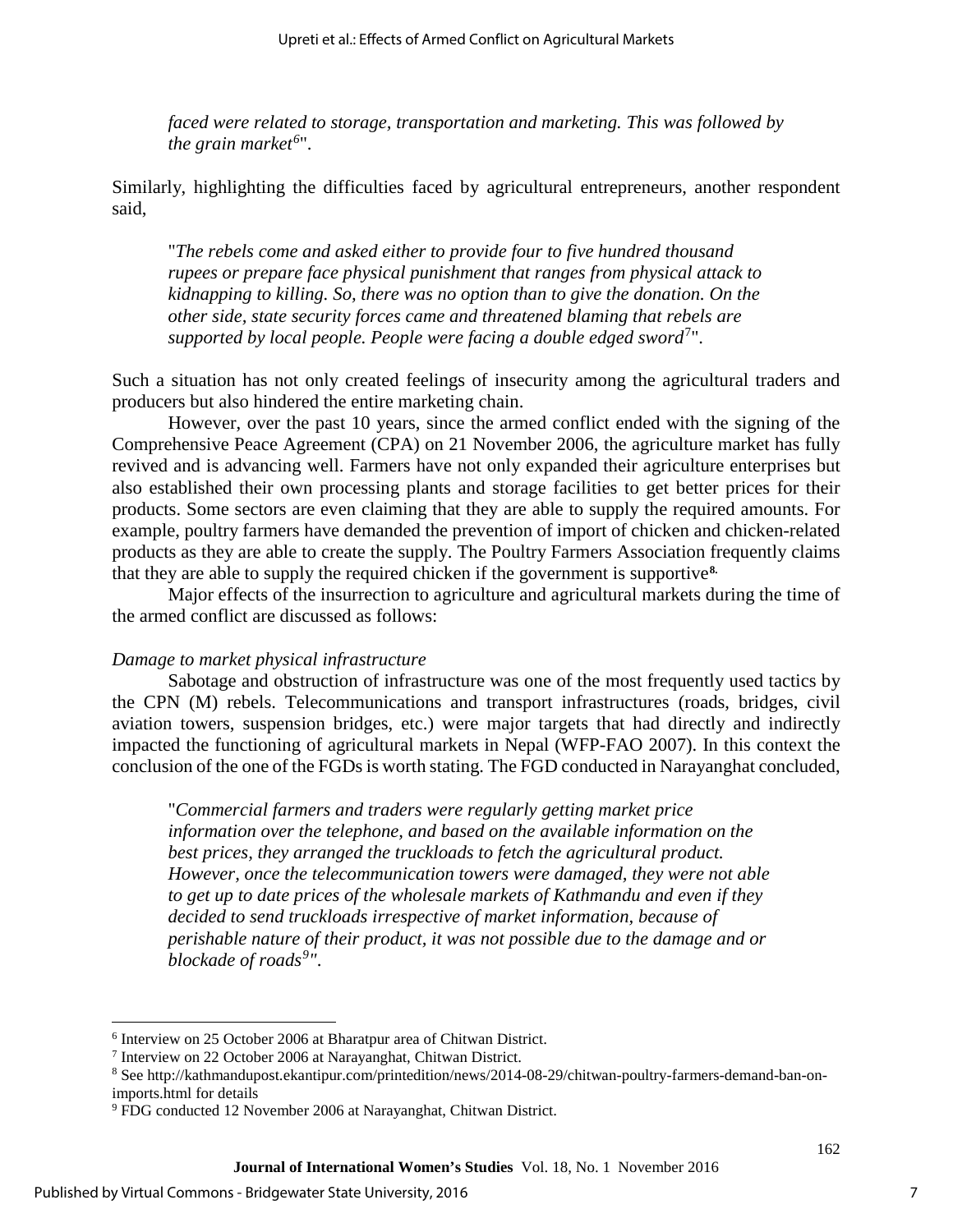During the time of the armed conflict, many buildings of the agriculture offices, e.g. the Regional Agriculture Directorate in Biratnagar<sup>[10](#page-8-0)</sup>, Agriculture Development Office in Dhankuta, agriculture offices in Khotang<sup>[11](#page-8-1)</sup>, agricultural service centres at villages, marketplaces, and link roads were also damaged by the insurgents (Upreti 2010a). It was reported in several FGD meetings that key stakeholders of agricultural marketing such as producers, processors, transporters, traders, and retailers faced both physical and psychological threats and disturbances and economic losses. Their feelings of insecurities, fear, frustration, psychological pressures (such as extortion and donation) and damage of agricultural infrastructures severely affected agriculture production, processing and marketing severely for nearly a decade.

#### *Damage and destruction of local markets (Haat-bazzar)*

Nepal is known for *haat-bazzars* (local market systems) and they were well-established and operating for centuries in different parts of Nepal before the armed conflict. However, according to almost all the respondents of the Chitwan, the decade-long armed conflict had severely affected and the frequency, total hours of transaction, numbers of buyers and sellers and diversity of agricultural items that had negatively affected the small landholders, marginal producers and buyers with low purchasing power.

The long existing practice of bartering and exchange of goods as well as selling of commodities produced in self-owned farms in the local *haat-bazzar,* and purchasing of the required food and non-food items from the money earned by selling their agriculture products were frequently disturbed in rural areas, because the state security forces did not allow people to gather at *haat-bazzar*, suspecting the possibility of penetration of insurgents in such gatherings.

Reflecting the conditions, one respondent said, *"People of our area stopped going to local hat-bazzar because of fear and risks of being caught between the warring parties (the security forces and the insurgents)*"[12](#page-8-2). Truckloads of foodstuffs and trucks fetching buffalo from the Terai were burnt by rebels. Consequently, several times farmers of Chitwan, Kavre and Dhading districts who often brought their agricultural products that could not be preserved for a long time, such as milk, eggs, and fresh vegetables, had to throw away their commodities on the highways as a protest against the obstruction by insurgents and security forces, due to the lack of markets. Hence, the local market was totally disturbed.

#### *Market price variation*

Another severe impact of the armed conflict was price variation of agricultural products and food commodities (Upreti 2006). Different conflict-related factors affected the price of agricultural commodities. First, the rebels fixed the price in their controlled areas which was often less than the normal market price. Second, high fluctuation was observed in price due to *bandhs* and blockades (increase in final market points but decrease in production or collection centres). Third, the traders, middlemen and retailers used the crisis as an opportunity to hike the price of commodities. Fourth, increased transportation costs led to price hikes. Small and medium scale growers of perishable products such as milk, poultry products and fresh vegetables suffered the most. Longer duration of the blockades (some time even indefinite and often several days), caused price variation and affected supply of poultry feed, small chickens (*challa*), dressed meat, eggs

l

8

<sup>&</sup>lt;sup>10</sup> The incident happened in 23 Baishakh 2061 BS (5 May 2004).

<span id="page-8-1"></span><span id="page-8-0"></span><sup>&</sup>lt;sup>11</sup> Maoists attacked district headquarters of Khotang on 21 June 2005 (11 Ashad 2062) where 11 government offices were damaged (Nepal Weekly, Year 5, No 64, 19 Ashad 2062 (3 July 2005).

<span id="page-8-2"></span><sup>&</sup>lt;sup>12</sup> Interview on 29 October 2006 at Bharatpur area of Chitwan District.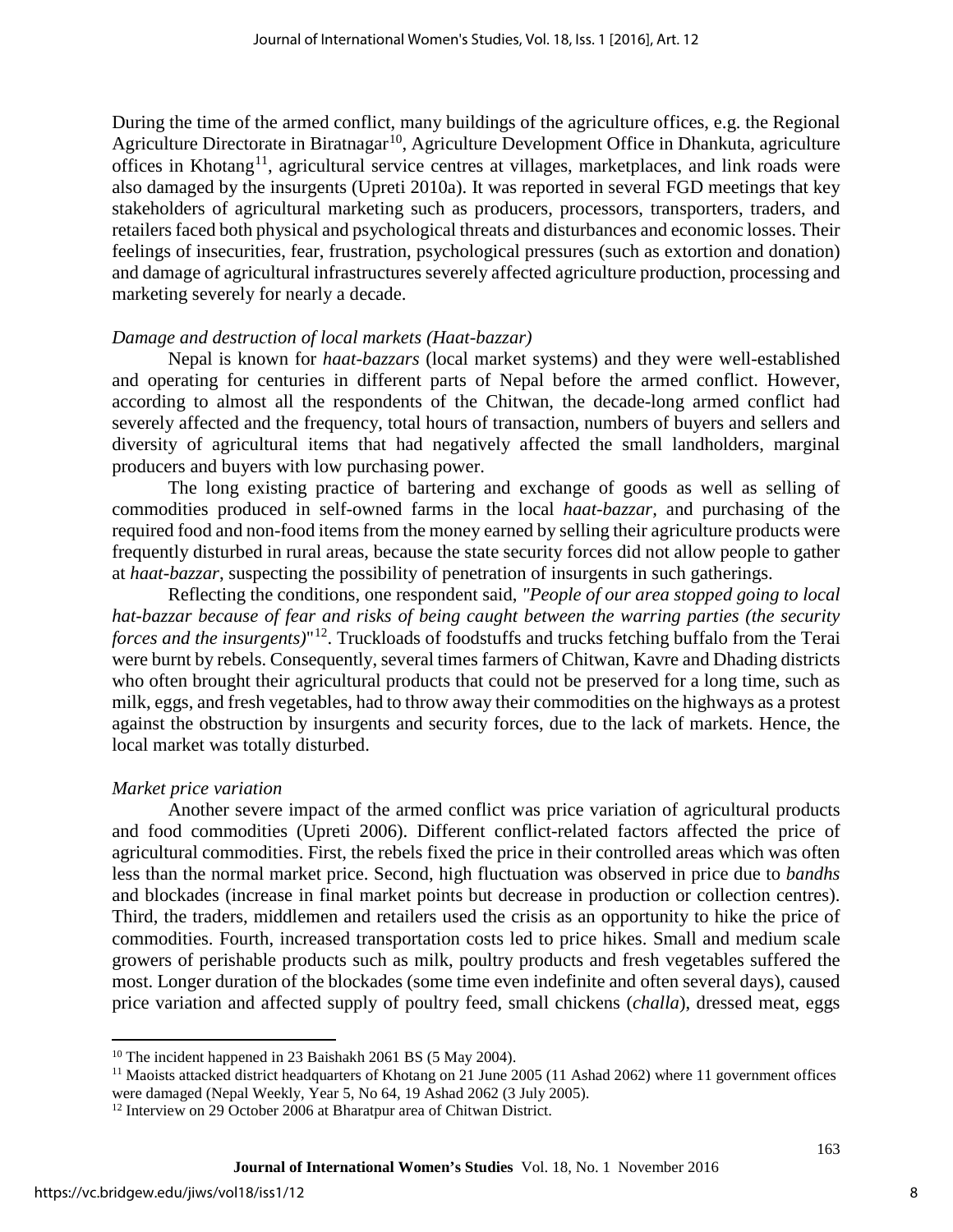and vaccines and forced the poultry farmers to close their farms or incur huge losses. Vegetable farmers faced a similar situation.

A woman respondent from the retailer group shared her experiences, saying that:

"*The price of meat, especially mutton and chicken was almost tripled once the general strikes were announced by the Maoists rebels. The same happened to fresh vegetables, we were not able to sell milk, yoghurt and leafy vegetables as they were not available in the gross market. Once rumours began spreading about the calling of a general strike people started buying a lot of storable food to keep in stock, which led to shortages of even non-perishable foods. The government administration was not able to control price hikes in the market*[13](#page-9-0)".

The above statement indicates the hardship for people who are not able to purchase in bulk and store, during the period of general strikes. Livelihoods of small collectors and retailers of agricultural products were ruined as they were not able to collect and sell agricultural products (Upreti 2010a). The conclusion of the FGD about the distortion of market prices was largely due to the interference of the CPN (M) cadres, since the rebel leaders were fixing prices (generally cheaper than the market price) of local agricultural products and other merchandise goods. For example, rebels had set retail prices of mutton, chicken, ghee (oil) in the northern and southern parts of the Bajura district, all of which were 19%, 33% and 20% less than the existing market price in the district headquarters. The price of rice fixed by rebels in Binayak of Achham district was Nepali rupee [14](#page-9-1) per kg against the market price of Nepali rupee 20 per kg in Mangalsen<sup>14</sup>. The CPN (M) operated cooperatives to sell food commodities at the retail price in the areas controlled by them and sold rice 5-8% less than the price of the subsidized rate by the Nepal Food Corporation (WFP 2004 p. 5).

The Maoist rebels collected food items from local farmers; therefore, they prohibited farmers from selling their products in district headquarters or other larger market centres. For example, farmers of Toli VDC of Bajura district were prohibited from selling their ghee in Sanfebagar, a bigger market centre of the nearby Achham district. Consequently, 12 -15%of livestock growers of this VDC gave up livestock growing (WFP 2004). Such cases of restrictions were observed in several areas controlled by the rebels.

#### *Taxation and forced donations*

Collection of taxes and donations from farmers and agricultural entrepreneurs by using coercion and threat of violence was quite common during the war, in the study areas. Often they had to pay regular donations to the rebels to continue their business, otherwise, the rebels forcefully extorted or engaged in physical violence including thrashing, kidnapping individuals or burning property. One key informant stated: "*in our area Maoists imposed taxes on all local agricultural goods, even collected tax in the transportation agricultural products and we were asked to pay part of the earnings from the marketing of products. It was not possible to refuse--or be ready to be tortured physically*[15](#page-9-2)".

One of the conclusions of the FGD at Chitwan was that

 $\overline{\phantom{a}}$ 

<span id="page-9-0"></span><sup>&</sup>lt;sup>13</sup> Interview on 12 November 2006 at Padampur village of Chitwan District.

<span id="page-9-1"></span><sup>14</sup> WFP Nepal (2004, p. 3)

<span id="page-9-2"></span><sup>&</sup>lt;sup>15</sup> Interview on 12 November 2006 at Padampur village of Chitwan District.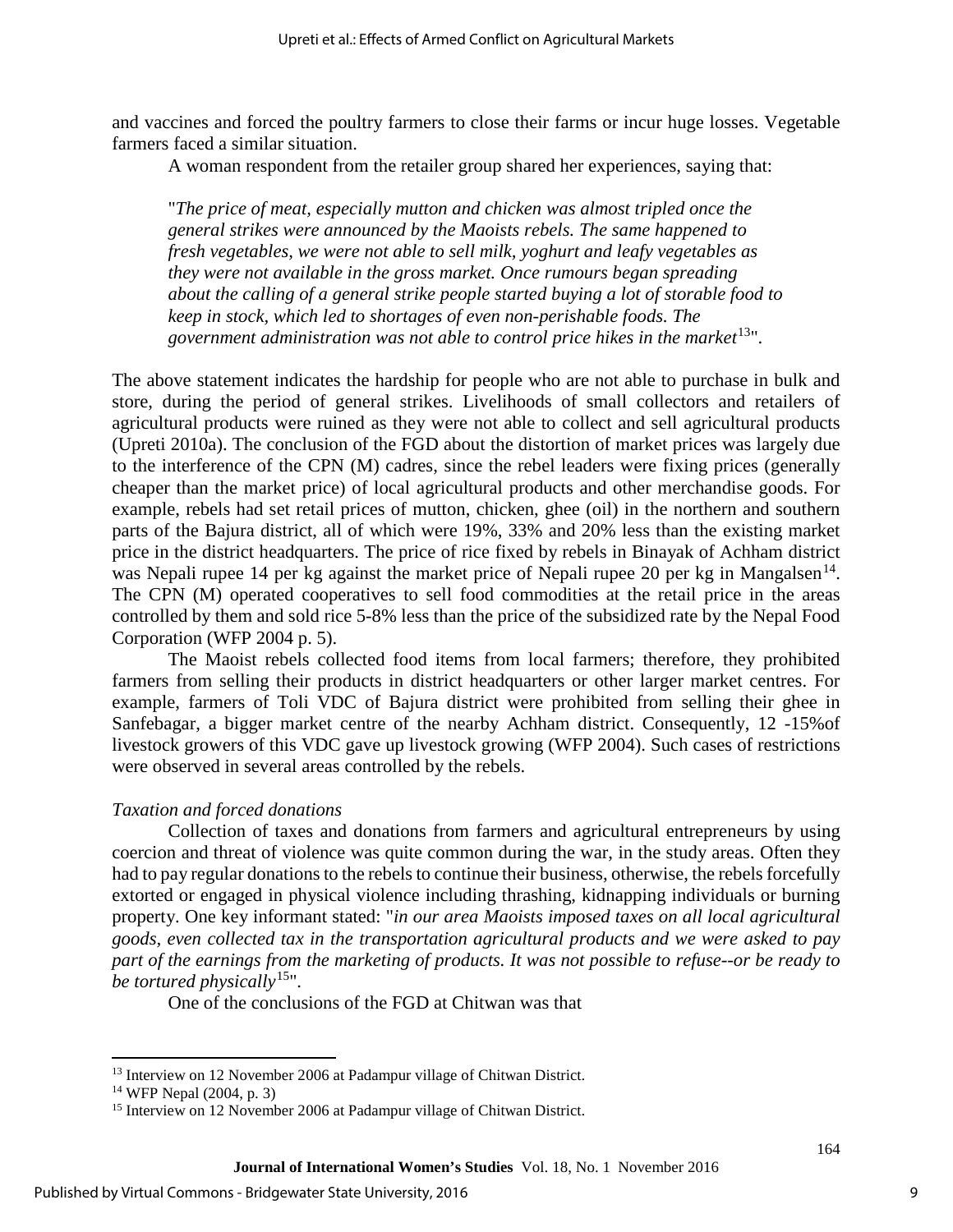"*the Maoists had imposed a heavy levy on the transportation of food items and agricultural products' exported from their areas to external markets such as Kathmandu and Pokhara. They often charged taxes to transporters for the transportation of agricultural goods to hilly areas from the Chitwan*<sup>[16](#page-10-0)"</sup>.

Imposing a levy on the transporters while fetching agricultural goods, was common during the time of conflict. For example, the Maoists charged 800 Nepali rupees per month per mule, which generally fetched 80 kg of food per trip from Sanfebagar to  $D$ olpa<sup>[17](#page-10-1)</sup>. The most frequently affected districts from the tax and donation related market obstructions were Darchula, Achham, Baitadi, Bajhang, Bajura, Dadeldhura and Doti of Far Western region and Dailekh, Dolpa, Humla, Jajarkot, Jumla, Kalikot, Mugu, Puthyan, Rolpa, Rukum, Salyan, and Surkhet from Mid-Western region (WFP-FAO 2007) and Chtwan of central region (Upreti, 2006).

Further, in the Maoist-influenced areas of Bajura, Doti and Achham districts, the CPN (M) imposed compulsory donations of 2 kg of cereals or other crops per household and collected tons of food. In addition, local people had to feed one to two CPN (M) cadres on a daily basis. The WFP VAM report indicates that feeding one or two extra members added a 17 to 35% of food burden on a family of 5.7 members. Taxes on road transportation combined with the price hikes caused severe food insecurity (Upreti 2006). The WFP (2004, p.6) states, *'In most parts of the mountain and hill districts, the CPN (M) also requires each farming household to surrender a proportion of its produce every season. In general this proportion equals seven days of household food consumption.*

#### *Market obstructions from insecurity and fear*

During the time of armed conflict, fear and insecurity wer rampant. The transporters felt insecure because of the potential damage (burning, vandalising, or capturing) of their vehicles from landmines while their vehicles were required to be moved by security forces at the time of *bandhs* and strikes organized by rebels. One respondent of the key informant interview representing the transport sector (he was transporting agricultural products from Chitwan to Kathmandu, Pokhara and other parts of country) said,

"*I am in the mood to stop this business and go to India. The Maoists and security forces were a problem (we are transporting perishable nature of products) and we had stop for days; our drivers and helpers are nervous and not willing to take truckloads as often the Maoist cadres had burnt the trucks full of food stuffs. The threat of rebel attacks forced the vehicle operators to operate as per the instructions of the security forces which were often seen by Maoists as aligning with security force. State security forces frequently created obstructions to local markets by imposing several restrictive rules on transportation, operating of market places etc*."[18.](#page-10-2)

Often, the Maoists announced blockades nationwide or on specific regions that restricted access ranging from the movement of foodstuffs and agricultural products, to the movement of both people and goods (Upreti 2006). For example, the blockade of November-December 2004 caused

 $\overline{\phantom{a}}$ 

<span id="page-10-1"></span><span id="page-10-0"></span><sup>&</sup>lt;sup>16</sup> FGD conducted on 13 November 2006 at Padampur village of Chitwan District.<br><sup>17</sup> WFP Nepal Food Security Bulletin No 7 (2004).<br><sup>18</sup> Interview on 13 November 2006 at Narayanghat village of Chitwan District.

<span id="page-10-2"></span>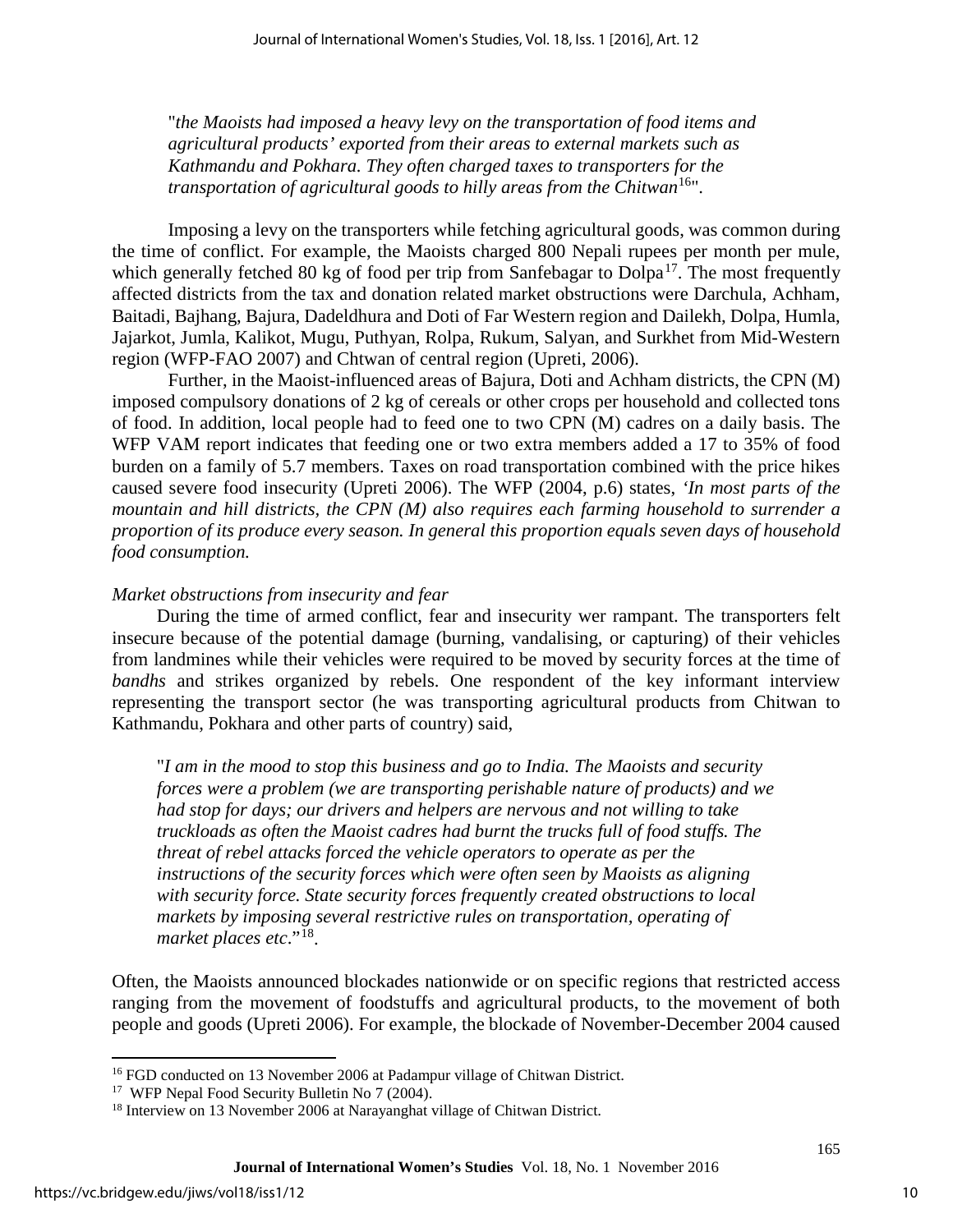a 25% increase in the price of rice in the district headquarters of Rolpa and Rukum districts. Rumours of possible blockades caused price hikes of agricultural commodities<sup>[19](#page-11-0)</sup>. Local people accepted any alteration in commodity prices, because of the fear of insecurity, since Maoists often physically attacked those who did not obey their orders. Often, the Maoist cadres restricted supplies of local agricultural crops to the district headquarters from rural areas.

Highlighting the difficult situation for local people and agricultural traders, Seddon  $\&$ Hussein (2002) explain that security forces restricted people from carrying enough food for more than one day, because of fear of the food going to the Maoists. Hence, many travel companies withdrew their services from conflict-affected areas mainly because of the increased risks and threats from the warring parties. The Government was not able to provide security to the farmers but its actions caused trouble by imposing several restrictions. The Government security force had created obstructions such as physical restrictions on mobility, including landmines placed on major roads by the rebels, physical damage to vehicles (burning or blasting of buses, loaded trucks, motorbikes, etc.).

A respondent representing commercial farmers group said,

"*We could have produced more if there were no frequent bandhs and restrictions on access to markets. We were not able to get agricultural inputs such as fertilizers, pesticides and seed in time due to transportation strikes but the cultivation season does not wait for us. So, we lose a whole year. Many times, security forces had even prevented growing crops like maize around the security base camps citing them as security risk where rebels could hide. In such a situation how can farmers and their business survive? We are the most neglected group in this country*[20](#page-11-1)".

#### *Contestation of land and its negative effect on agriculture*

The Maoist rebels in their stronghold areas evicted local landlords, captured their lands, and distributed them to landless people. Hence, local owners were not able to invest in agriculture and kept their land barren. Those who received the redistributed land were not able to cultivate it due to fear of the security forces. Consequently already scarce land resources were underutilized. The Maoists had a slogan, 'land to the tillers' and forceful evictions threatened landowners (Upreti 2006a). In this context one respondent shared,

"*Large areas of land in our village were owned by rich people who were not cultivating, themselves but renting to other farmers. Once, the Maoist rebels announced we should stop paying rent to land owners but instead to pay to them, and if the people renting the lands do not obeying their instructions they will face physical punishment. Hence, people were fearful and did not cultivate the rented land, severely affecting production[21](#page-11-2)*".

l

<span id="page-11-0"></span> $19$  For example, the price of rice in the Salyan district headquarters simply went up one rupee per kg due to rumours of a blockade. For detail see WFP 2004, Food Security Bulletin No. 7, November-December, World Food Programme Kathmandu, Nepal).<br><sup>20</sup> Interview on 15 November 2006 at Padampur village of Chitwan District.

<span id="page-11-2"></span><span id="page-11-1"></span><sup>&</sup>lt;sup>21</sup> Interview on 11 November 2006 at Rampur village of Chitwan District.<br><sup>21</sup> Interview on 15 November 2006 at Padampur village of Chitwan District.<br><sup>21</sup> Interview on 11 November 2006 at Rampur village of Chitwan Distric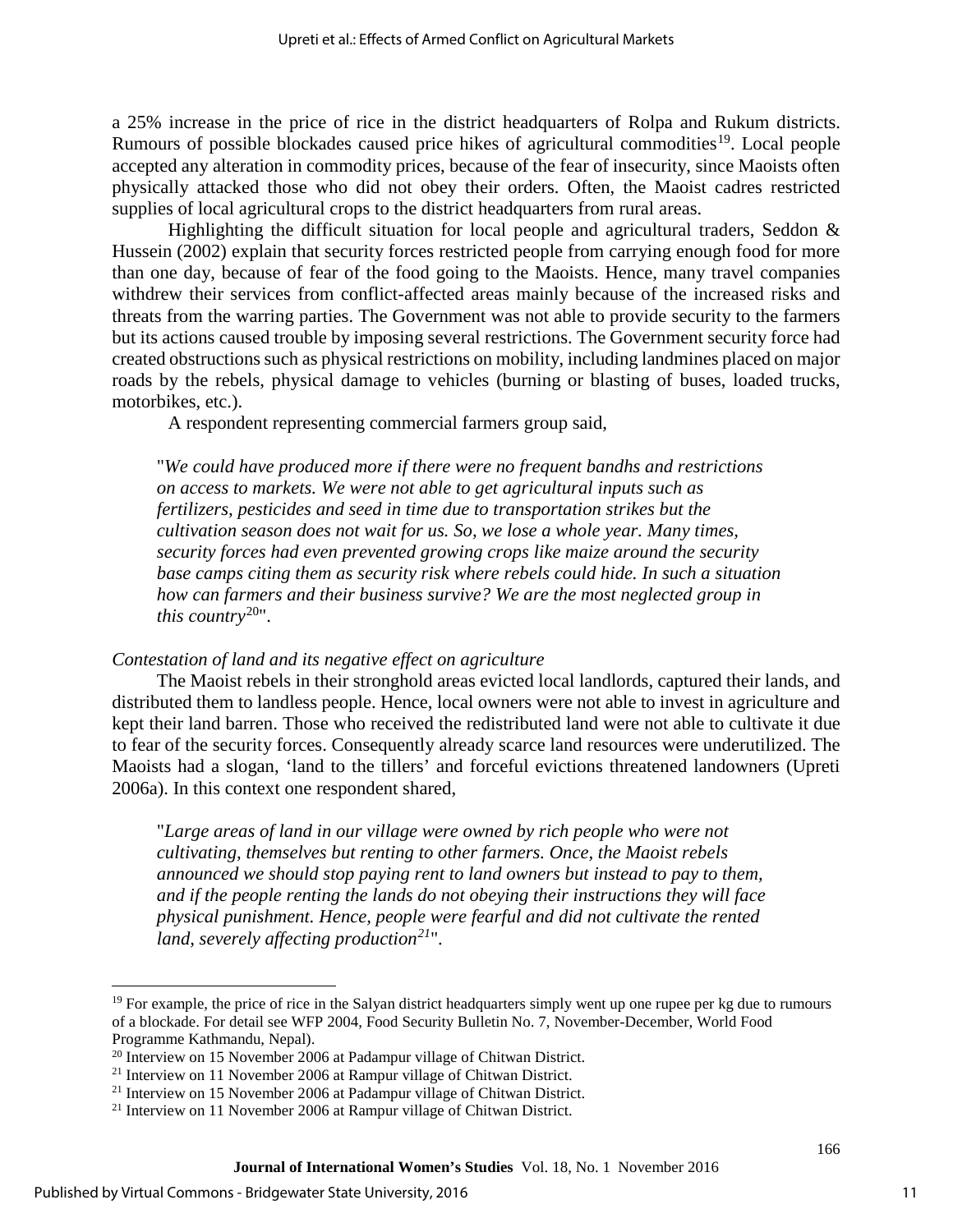Most of the large landholdings in the insurgents' stronghold areas were either directly regulated by Maoists, or they exerted pressure over tenants to stop paying contractual payments to the landlords. The Maoists took the share/rent to be paid to the landowners. Such a situation not only created huge uncertainties for the farmers and tenants but also negatively impacted production and productivity because these productive lands were either uncultivated, under-cultivated or cultivated with no or low investments. Further, farmers were not able to pay back bank loans for farming and production due to the loss of their business (e.g., according to the Chitwan Poultry Association, nearly 75% of small poultry farmers of Chitwa closed their businesses). Large farmers and entrepreneurs ceased making investments due to the high risks of investing in agriculture (Upreti 2006).

#### *Damage to agricultural infrastructure and its psychological effects*

In the later stage of the armed conflict, the insurgents heavily targeted Government offices that provided services, such as police posts, agriculture offices, forest offices, post offices, village Development committee office buildings to create a governmental vacuum and to expand their own influence in these areas (Upreti, 2010). Hence, agricultural office buildings were one of the targets of the rebels. They attacked the Regional Agriculture Directorate office in Biratnagar<sup>22</sup>, the Agriculture Development Office in Dhankuta, and the agriculture offices in Khotang<sup>23</sup>). Market centres were also the target of Maoist attacks.

A business person reflecting the worst situation during war time said,

"*We were not able to go to market because of possible attack from the fighting forces as in many times security forces had attacked/bombarded in the marketplaces suspecting the gathering of the rebels. So, farmers and traders were not able to bring their products/good for marketing. Production was affected from the armed conflict that ultimately affected processing, transport, trading and retailing because of lack of commodity available. Hence, producers, processors, transporters, retailers' undergone economic and psychological stress and some of them even got threats of physical action (violence)[24](#page-12-2)"*.

Feeling of insecurity, fear, frustration and psychological pressures (for extortion and donations) and damage to agricultural infrastructure during the time of armed conflict, severely affected agricultural production, processing and marketing.

During the conflict, black marketing, artificial shortage of goods and services, physical damages of goods and foodstuffs, obstruction to production, processing, transportation and trading of agricultural commodities, physical damage to market infrastructure, variation in market prices due to taxation, donations and transportation strikes, blockades and *bandhs,* feelings of insecurity and fear, all affected market opportunities, decreased production and productivity, reduced employment opportunities and severely obstructed functioning of agricultural markets and agricultural production and productivity (Ghale & Upreti 2005; Upreti 2010a).

l

<span id="page-12-0"></span> $22$  The incident happened in 23 Baishakh 2061 BS (5 May 2004).

<span id="page-12-1"></span><sup>&</sup>lt;sup>23</sup> According to the Nepal Weekly Magazine (Year 5, No 64, 19 Ashad 2062 (3 July 2005) Maoists attacked the

<span id="page-12-2"></span>district headquarters of Khotang on 21 June 2005 (11 Ashad 2062) where 11 government offices were damaged. 24 Interview on 16 November 2006 at Narayanghat town of Chitwan District.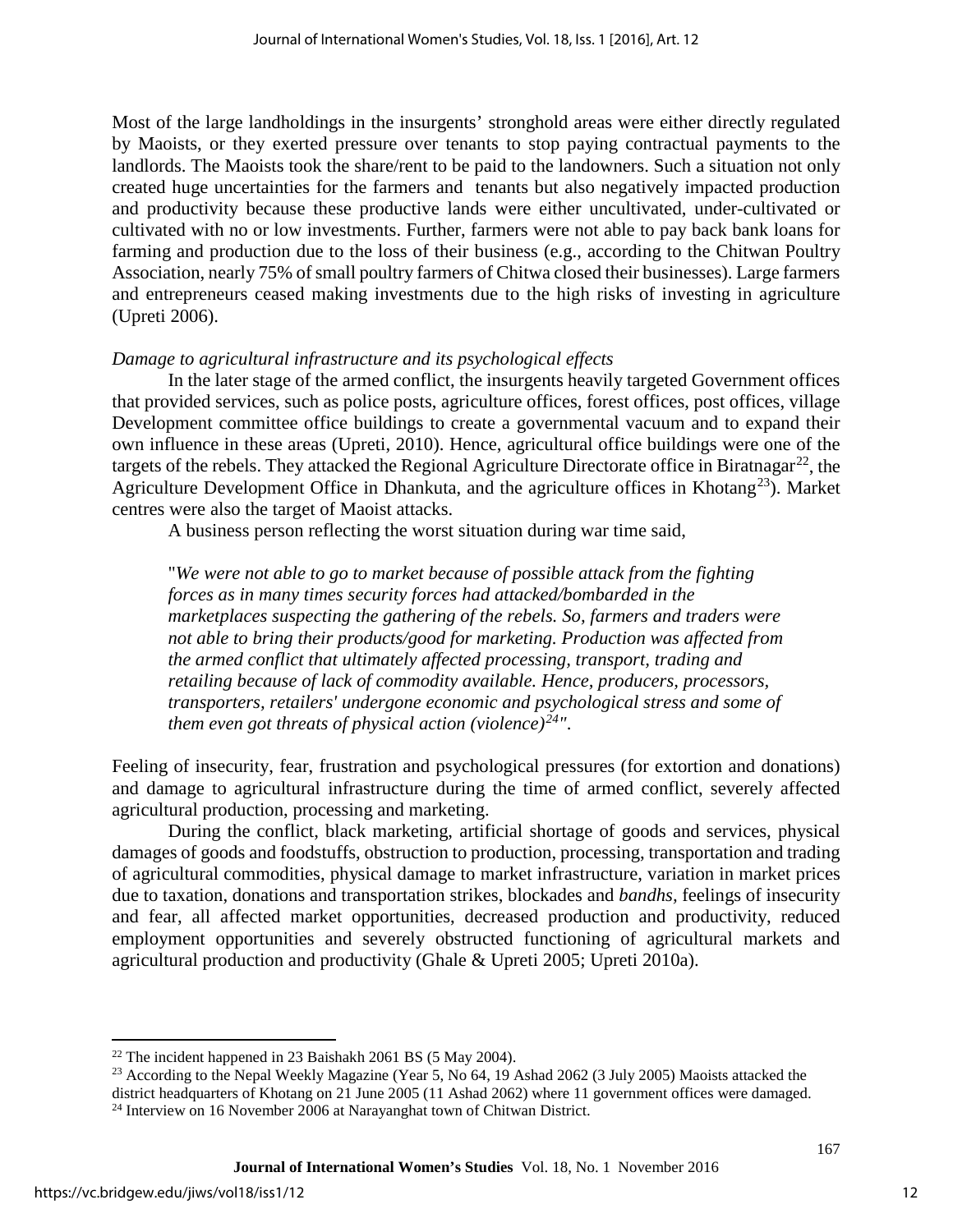#### **Women's engagement in high value agricultural exports and its contributions to market revival**

The previous section demonstrated the effects and obstructions to agriculture markets during the time of the armed conflict. However, the situation after the Comprehensive Peace Agreement (CPA) has been gradually changing even though political difficulties are still continuing in Nepal. This section of the article presents the main findings related to the revival of agricultural markets with a specific focus on women's engagement in high value agricultural exports. Further this section also discusses how women are benefitting from engaging in cardamom as a high value agricultural commodity in the changing political context.

#### Cardamom field



**Table 1: Status of cardamom production in Illam district** 

| Year    | Area (Hectare) | Production (Metric Ton) |
|---------|----------------|-------------------------|
| 2001/02 | 2750           | 1375                    |
| 2002/03 | 2750           | 1100                    |
| 2003/04 | 2735           | 1340                    |
| 2004/05 | 2738           | 1396                    |
| 2005/06 | 2746           | 1657                    |
| 2006/07 | 2746           | 1764                    |
| 2007/08 | 2469           | 1224                    |
| 2008/09 | 2100           | 963                     |
| 2009/10 | 2100           | 963                     |
| 2010/11 | 1760           | 694                     |
| 2011/12 | 1760           | 440                     |
| 2012/13 | 1450           | 450                     |
| 2013/14 | 1450           | 450                     |

Source: DADOI, 2014.

Table 1 shows the general situation of large cardamom production over the past 13 years. There was a decrease in production since 2008, even though increase in the cultivated was mainly due to the viral diseases of cardamom called as *chirke* (mosaic streak) and *furke* (bushy dwarf) (DADOI 2014; Chapagain 2011). However, the price of cardamom has sharply increased in the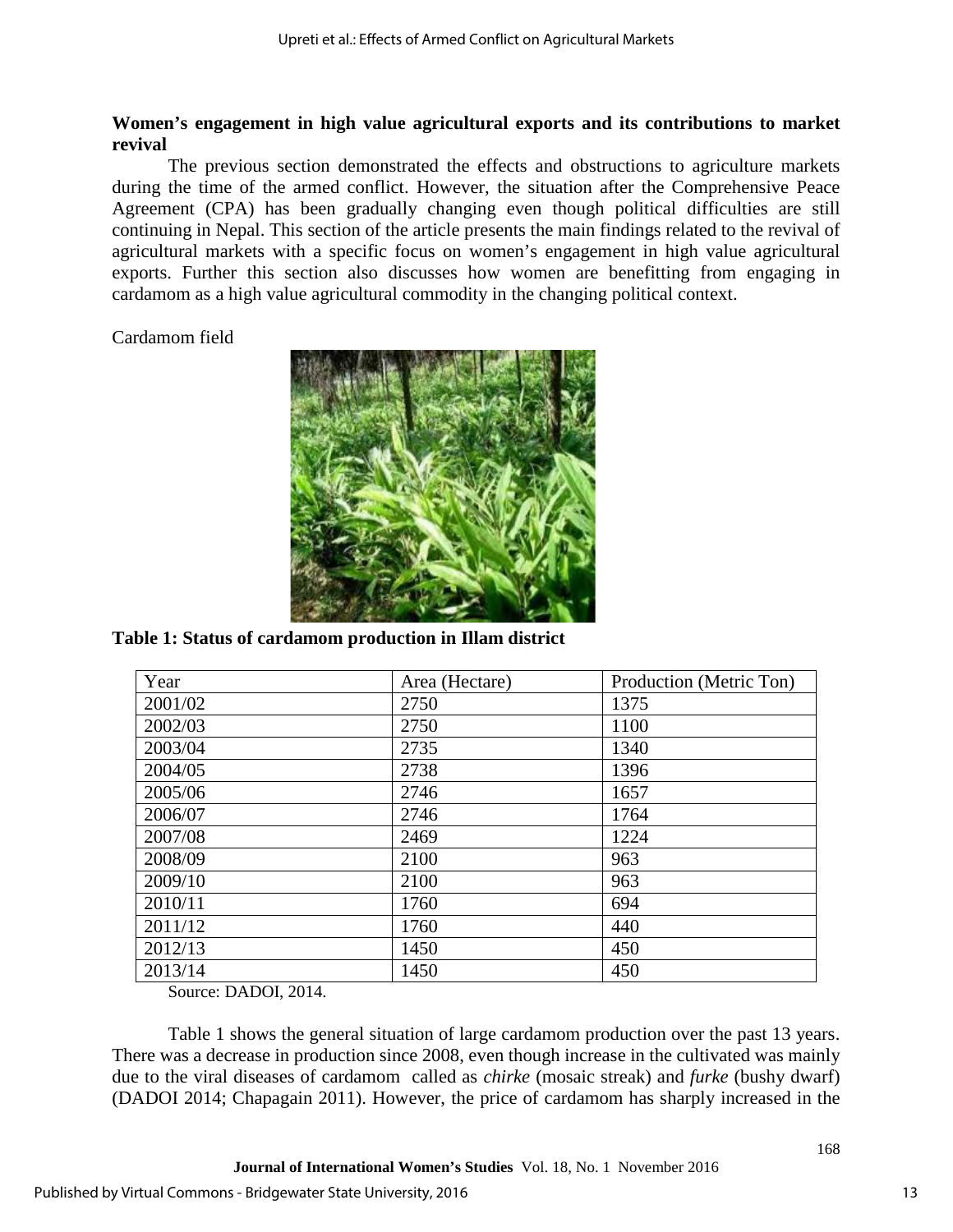past few years, and farmers were able to get more benefit even when total production was decreased. Furthermore, farmers also expanded their production of other cash crops such as ginger, broom grass, and green vegetables.

The main conclusion of the respondents of the FGDs and key informants was that the situation of the engagement of women in commercial high value, low volume agriculture in Ilam district has been rapidly improving in the past 10 years. The main reasons given for such a change were: the improved security situation after signing the peace agreement that ended the decade long bloody civil war, additional market opportunities arising from high value cash crops like cardamom, ginger and broom grass, which was severely obstructed during the war time due to insecurity. But once the security problems due to the coercive activities of the rebel and the state security forces ended, village situation was drastically changed and cultivation and marketing of high export led agriculture were changed. Some of these changes occurring in the last decade are discussed in the subsequent sections.

#### **Development of collection and market centres**

When the production of high value cash crops like cardamom (*Amomum Subulatum Roxb.*)*,* broom-grass (*Thysanolaena maxima*) and ginger *(Zingiber officinale*) increased, several wholesale and retail markets and collection centres emerged and expanded in the Eastern Hills (Phidim, Rabi, Taplejung, Sankhuwasawa, Bhojpur, Dhankuta, Terathum) and in Illam district (e.g. Fikkal, Illam Bazaar, Mangalbare, Barbote, Godak, Chamaita, Nayabazar, Jirmale) and the Birtamod Municipality of the Jhapa district. Several satellite collection centres developed in the eastern region to accumulate cardamom in Illam. According to a key informant from the Barbote, Illam Municipality, when broom-grass, cardamom and ginger growth increased in many villages, the mini-collection centres expanded in every cash crop growing village<sup>[25](#page-14-0)</sup>. Though engagement of women in commercial agriculture and expansion of market centres as well as collection points in the study areas were expanded mainly after the signing of the Comprehensive Peace Agreement in 2006, they are positively contributing to the empowerment of women.

#### **Land and commercialization of agriculture**

Land was another factor in the post-conflict agricultural development and market revival. Even though women's access to land is still one of the major challenge in Nepal (Sharma et. al., 2013), the situation of the Eastern Hills in relation to high commercial agriculture is different. Unlike the findings of Sharma et al. (2013), access to land by women was not seen as a major challenge in the study area but perceived as an opportunity for advancing cash crops. The most important opportunity was the commercialization of their existing agriculture (shifting to cardamom, ginger, low volume high value vegetable seeds, fresh vegetables, broom grass farming) in available land, irrespective of who controlled and who owns. They placed their priorities on the commercialization of their agriculture rather than negotiating for land ownership or its control. Further, the respondents also shared that the government policy of exemption of the 35% of tax on land registration motivated women to register in their own names, to enhance land ownership, a practice that is more common in urban centres like Illam Bazar and less common in remote rural areas like Jirmale VDC.

l

<span id="page-14-0"></span><sup>25</sup>Interview on 24 June 2015 in Barbote Bazar of Ilam District.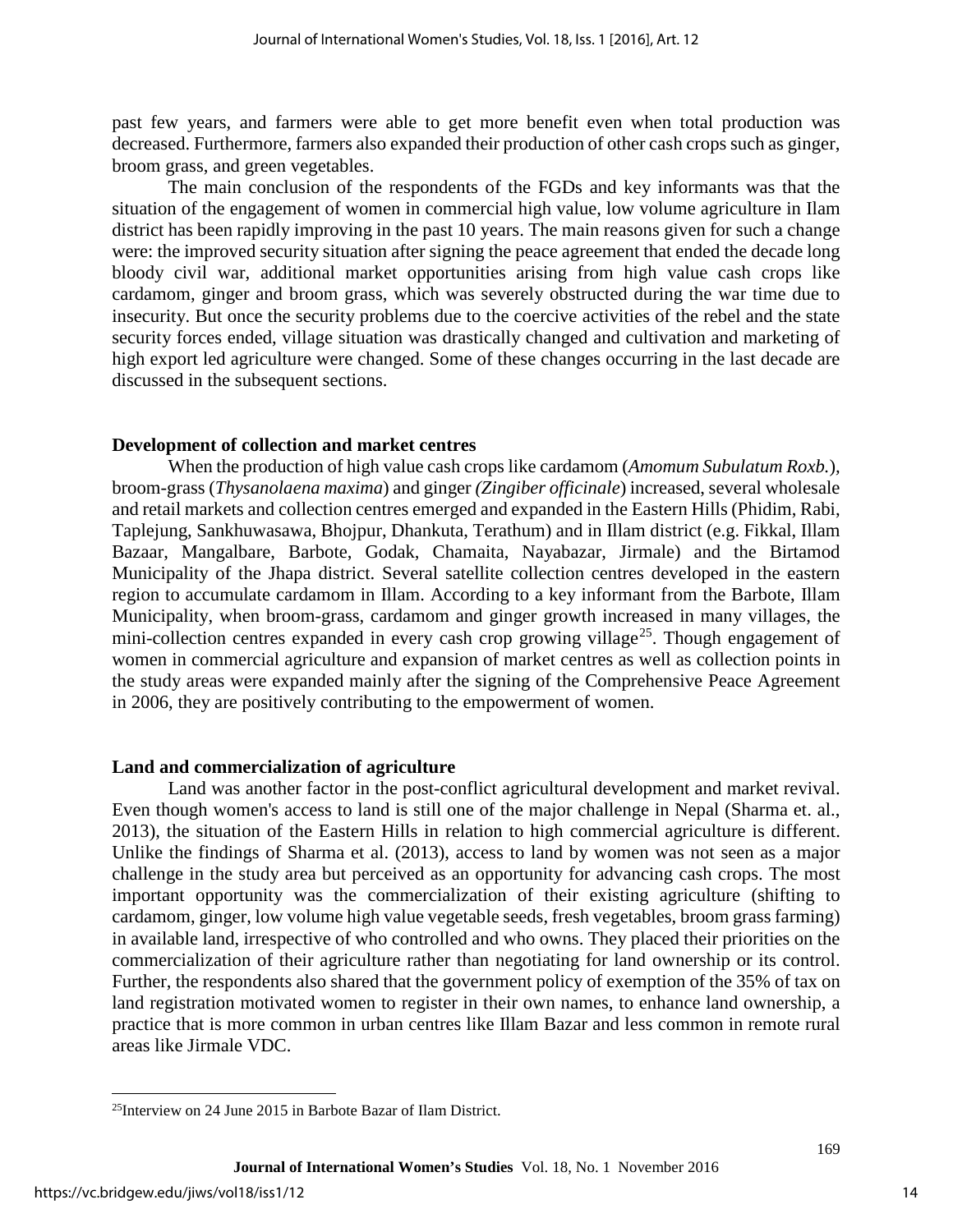Commercialization of agriculture and promoting women's involvement in export led agriculture is one of the important steps in political stability and state building (Upreti et al. 2010b). Locher *et. al.*, (2012) demonstrated that external economic investments could change local agrarian relationships and production processes. This observation is particularly relevant to the study site in specific, and the Eastern Hills of Nepal in general because agrarian relations in the study area have changed as a result of agricultural commercialization and women's active engagement in the cash crops value chain (e.g. cardamom and ginger). While examining women's engagement in high value agriculture and its relation to who uses land, a clear pattern emerged of the feminization of land use. Land use practices not only changed because of women's engagement in commercial agriculture but also in that they were able to protect and manage land as per the requirement of specific cash crops.

Several studies (Upreti 2004ab&c, 2002a&b; 2012, Upreti et al. 2008; Pyakuryal & Upreti 2011) have shown that land is not only a source of structural conflict but also an important means for agrarian change. In analysing the relationship between land and women on a national scale, an earlier study demonstrated that when women have greater access to land and other productive resources, their social and economic status was enhanced (Upreti et al. 2008). This is still true in the broader context of Nepal. Nevertheless, the findings of this study show that women's access to land for growing commercial crops like cardamom and ginger is more important than to own and control a particular land mass.

A previous study by Upreti and Upreti (2002) indicated that when women had access to land, their engagement in agriculture lead to the conservation of agro-biodiversity and the protection of genetic resources whether or not they owned land. As the study site is one of the important agro-biodiversity areas, the dual role of women (protecting agro-biodiversity and enhancing commercial high value agriculture) is crucial, which we have called the feminization of land use. Because low external input, hill agriculture—practiced in Nepal for centuries (Shivakoti et al. 2005)—is changing due to commercial agriculture, it is essential to explore other factors of production (e.g. labour, markets, technologies) as well as access to land, instead of focusing on ownership and control of land. This study demonstrated that even though ownership of land was not a condition for engagement in commercial agriculture, interestingly enough women were still influential decision makers of land use (e.g., choice of crops to be grown, conservation and protection of biodiversity. In the case of the current study area, women were able to make land use decisions even when they did not have formal land ownership (often formal land ownership was with their male counterparts). This situation emerged because of the enhanced socio-economic status of women through their earnings from high value cash crops. Hence, women's economic status may offer a long term solution to ecological stability. Once a family becomes economically strong and diversifies their income sources, or earn more from less effort, such as from the earnings form cardamom, the immediate issue of ownership becomes less relevant.

Nevertheless, even if access to and control over land is more important than ownership in the short term for economic stability via commercialization of high value agriculture, women's ownership of land is still important for social recognition and economic security in general in Nepal. In Nepal, special policy and legislative provisions (exemption of registration fees when land is registered in the name of women, special concessions when land is registered in joint ownership, equal land rights to daughters, etc.) are operating to promote land ownership that will ultimately provide economic and social security (Upreti et al. 2008; Upreti 2002a and 2004a). But if women are already engaged in high earning commercial activities like cardamom production, women's immediate access in land is more important than ownership.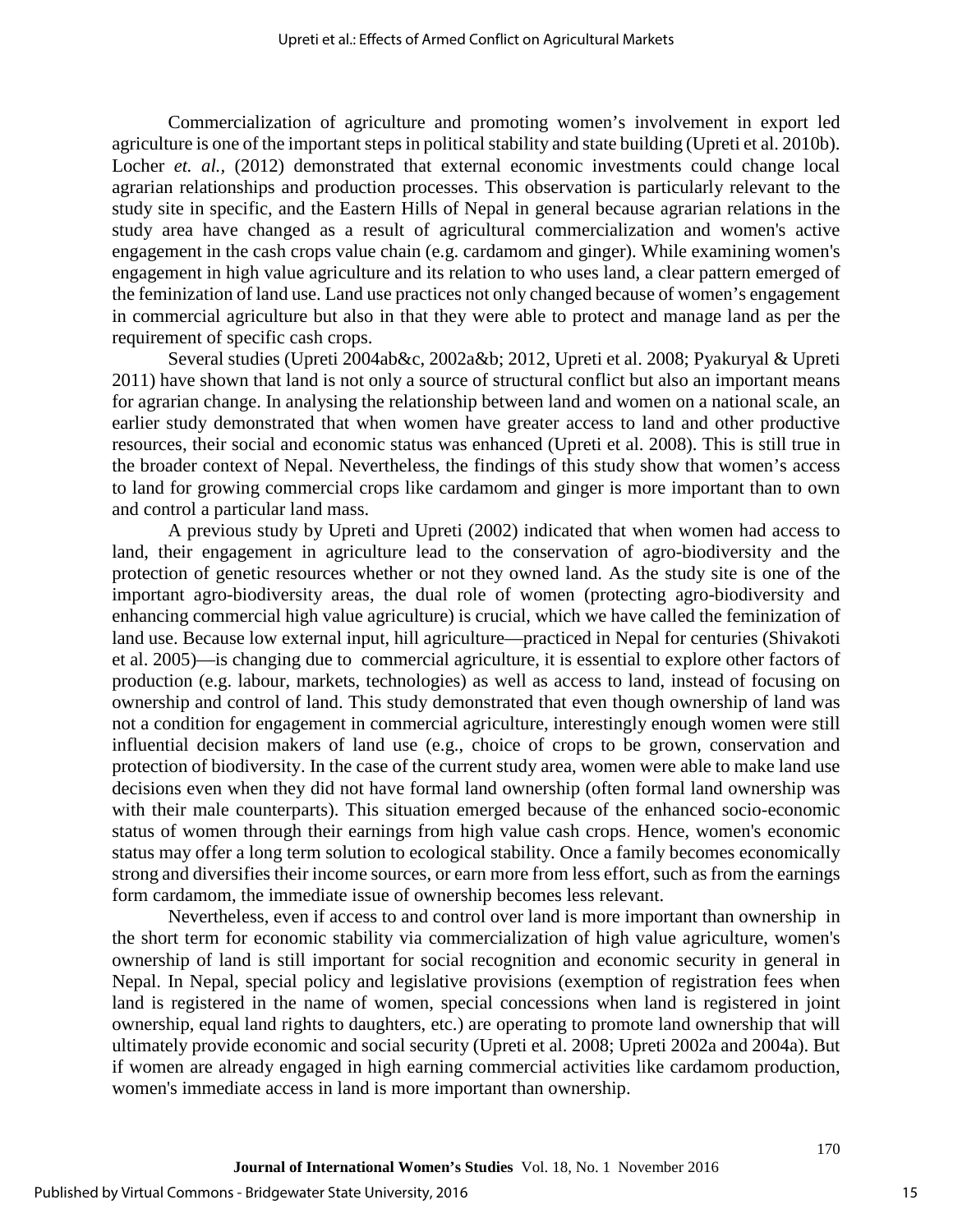Several studies have shown that food insecurity was one of the major concerns during the time of armed conflict (Mathew and Upreti 2005; Ghale & Upreti 2005; Donovan et al. 2005; Pyakuryal et al. 2005; Upreti et al. 2010; Upreti &Muller-Boeker 2010; Upreti 2009; Upreti 2010a&b; Upreti et al., 2014). The effects of the armed conflict on the food security situation changed gradually over the past few years. Importantly, the respondents shared that there was no serious issue of food insecurity over the last few years. One of the respondents said, "*We have enough food for our family and I have not noticed severe problem of lack of food in our village[26](#page-16-0)*".

The conclusion of the focus group discussions in the Mangalbare Village was the same: though there was some problem of availability of food during the conflict due to restriction from the warring parties, the situation had changed over the past 10 years. One of the main reasons of relative food security explained by the respondents was the higher income from their cash crops like cardamom, ginger, broom grass, tea and animal products (poultry, eggs, meats, and ghee, etc.). And this is due to women's involvement in commercialized agriculture.

#### **Local committees on management of markets, cooperatives and information**

Over the past decade, cash crops like cardamom, tea, ginger, broomgrass, vegetable seeds and fresh vegetables grew rapidly. Once cash crop activities increased in the study areas, marketing opportunities emerged and expanded. Consequently, several small scale market management committees were established and operated in the Eastern Hills. Some of the most popular were in Phidim, Rabi, Taplejung Bazar, Sankhuwasawa, Bhojpur Bazar, Dhankuta, Terathum Bazar, Fikkal, Illam Bazaar, Mangalbare, Barbote, Godak, Chamaita, Nayabazar, Jirmale, and Birtamod town of Jhapa district. The rapid expansion of market and collection centres had a favourable impact at the local level, because local people could engage directly in the price negotiation process with the brokers and collectors. Several local committees were established in each village to collect market information, to obtain better pricing through collective bargaining and negotiation, and to explore market potentials and support from the government. One member of the market management committee of the Fikkal, Illam said,

"*Earlier we were not able to directly deal with the cardamom collectors. Gradually some of us started dealing at an individual level. The collectors were stronger and often we were not able to get a fair price and we had to give as per their offer. However, once we established the local committees, we started collecting market information, obtaining the latest price list from phone SMS and collectively negotiated with the cardamom collectors, and thus got better prices. It is good to be member of the market committee to obtain better prices and other necessary help from each other[27](#page-16-1)*".

State building requires active participation of every sector of the nation (Upreti, 2010 a&b). In Nepal, the private sector is actively involved in the promotion of the market for commercial agriculture in the post-conflict context, and is one of the centrally important components of state building (Upreti 2010 a&b; Upreti et al. 2010b). Some studies have examined the role of the private

l

<span id="page-16-0"></span><sup>&</sup>lt;sup>26</sup>Interview on 25 June 2015 Mangalbare VDC, Ilam District.

<span id="page-16-1"></span><sup>27</sup>Interview on 24 June 2015 at Fikkal Cardamom Development Centre.

<sup>27</sup>Interview on 25 June 2015 Mangalbare VDC, Ilam District.

<sup>27</sup>Interview on 24 June 2015 at Fikkal Cardamom Development Centre.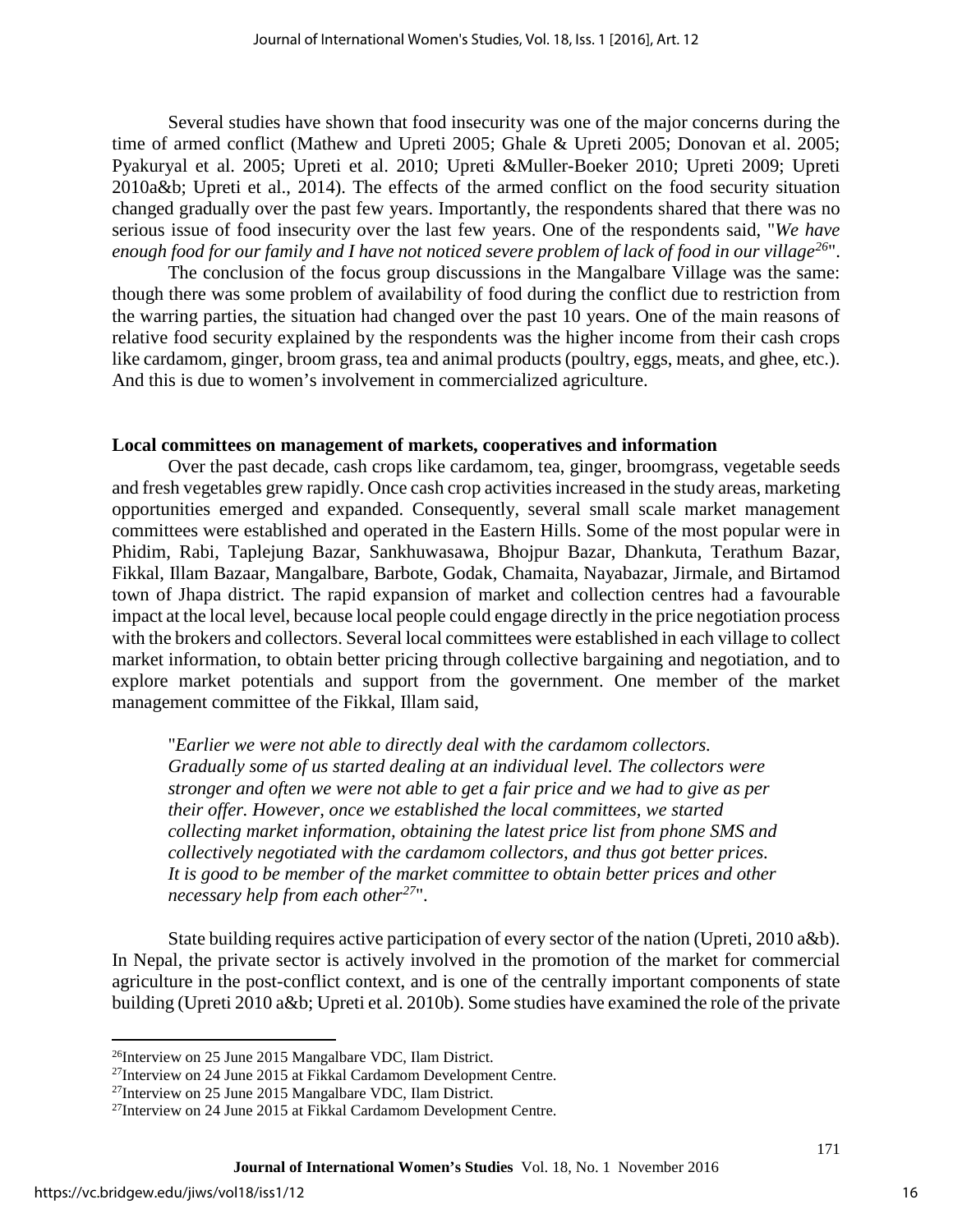sector in contributing to the peace and post conflict state building process (Ghimire and Upreti 2012; Upreti and Ghimire 2011), concluding that the private sector has great potential to address some of the root causes of conflict and promote post-conflict peace and stability. The private sector's engagement in commercial agriculture is growing in the study area, over the past decade. Therefore, there is greater potential for this region to contribute to state building through the development and advancement of the market centres, work on the value chain and transformation of agrarian subsistence agriculture to commercial agriculture<sup>28</sup>.

During the FGDs, it was reported by the respondents that the emergence and promotion of agricultural and consumer cooperatives occurred rapidly in the study area, especially after the signing of the Comprehensive Peace Agreement. Further, the researchers observed that several cooperatives were established to address agricultural and consumer issues and many of them were established by women farmers. The constitution has recognised cooperative as one of three pillars: namely public, private and cooperative for nation's economic development. Agricultural Development Policy made special provisions to promote cooperatives that have greatly helped to increase the quantity and quality of cooperatives in the agriculture sector. One member of the local women's cooperative in Jirmale said,

*"During the time of the insurgency we were suffering from the general strikes and blockades called by the insurgents and obstruction in transportation of our products by the security forces. However, now the situation has changed. Even if there is any problem, our cooperatives deal with it and we are very happy to be member of these cooperatives[29"](#page-17-1)*.

In the study areas, the flow of information on cash crops, especially in the market price of cardamom, ginger and broom grass has increased through the efforts of cooperatives, market management committees, government agriculture related offices and chambers of commerce. Information about the market price of cardamom has helped farmers significantly. The cost of cardamom increased by up to NRS 3000 per kg. A mobile phone SMS market information system was developed and operated by farmers. Now they can obtain hourly information of the price fluctuation (increase or decrease) of cardamom and as a result, farmers can sell their products more profitably.

#### **Commercialization of agriculture and state building**

Nepali scholars working on post-conflict state building, argue that the agriculture and natural resource sectors are fundamentally important components of that process since they provide sizable revenues that contribute to state restructuring and stability (Sharma et al., 2013; Upreti et al 2010). A key informant during an interview confirmed the relationship between state building and commercialization of agriculture: "C*ommercialization of agriculture generate* 

l

<span id="page-17-0"></span><sup>&</sup>lt;sup>28</sup> Though large scale commercialization influenced by globalization processes often negatively impact subsistence and small-scale farmers (through land grabbing or land consolidation, which increase food insecurity), agriculture labour (farm mechanisation) and indigenous knowledge (introduction of high technologies) (Locher *et. al.,* 2012) and biodiversity (replacing local seeds and genetic diversity by introduction of traitor, terminator and other technologies), disruption of local markets and many other effects, in this paper we are referring to small scale commercialization with less risk of such negative impacts. 29Interview on 28 June 2015 at Salakpur of Jirmale VDC

<span id="page-17-1"></span>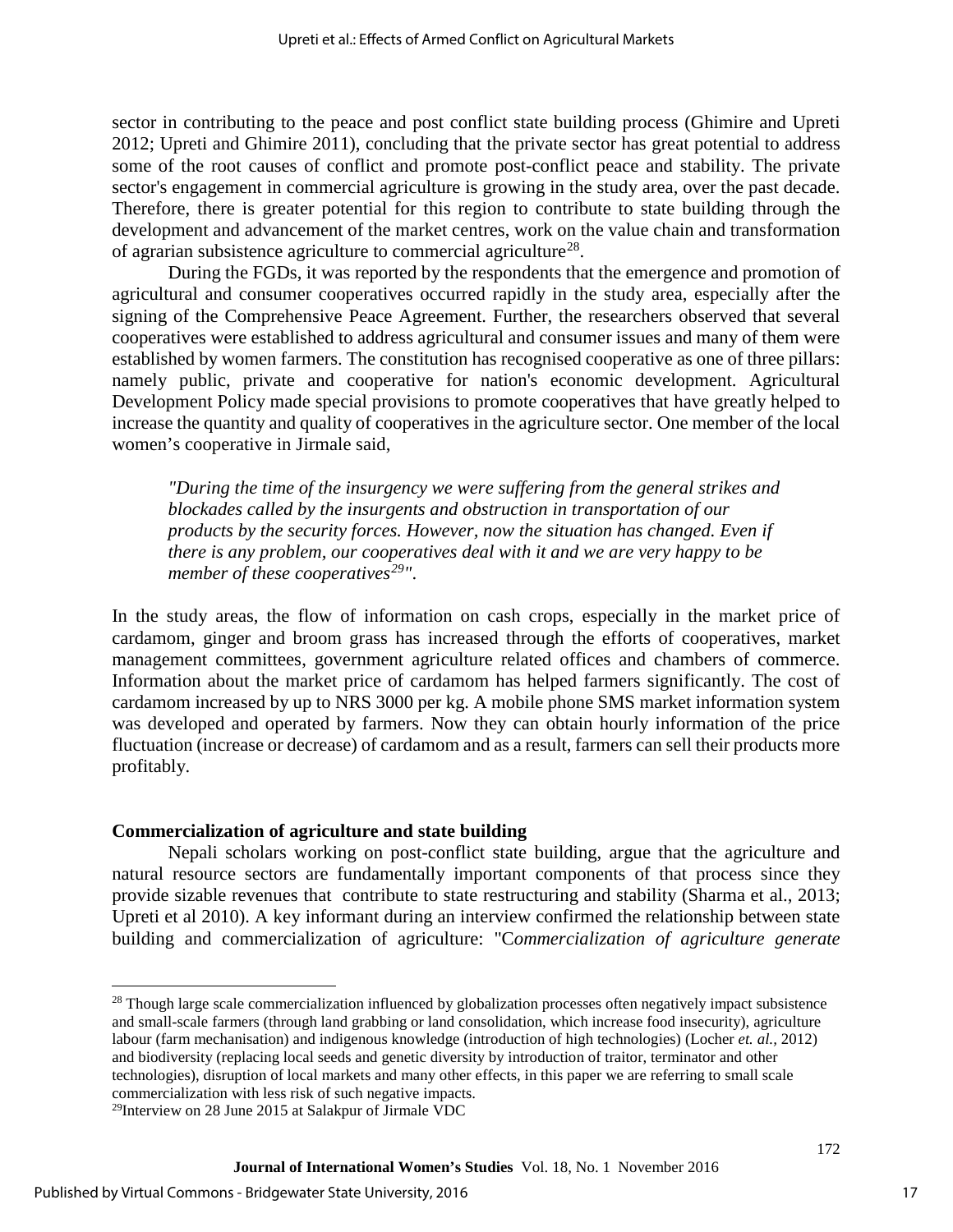*employment opportunities in all component of value chain, generate revenues from the taxes and duties and support the state building process[30](#page-18-0)*".

Highlighting the contribution of high value commercial agriculture to the post-conflict state building process, a Government senior officer said, "*commercialization of agriculture in our district has generated employment opportunities and developed leadership who are active local level state building debate*[31](#page-18-1)".

Livelihood security is one of the important strategies of the state building process as it generates peoples' hope and aspirations (Upreti 2010a&b). At the time of the conflict people faced grave livelihood insecurity which affected their confidence (Upreti and Mueller-Boeker 2010). Agriculture provides diverse sources of livelihoods and contributes to the state building process.

Several studies (Pyakuryal et al. 2008; Upreti 2010a&b; Upreti & Sigdel 2011; Upreti 2006a and 2004c; Upreti et al., 2008) have documented extensively the rapid process of agrarian changeover the past two decades. Further, the peace agreement ending the decade long armed conflict, expanded opportunities for commercializing agriculture and market development as the obstructions from the warring parties ended. However, respondents of the focus group discussions and in-depth interviews expressed their concerns regarding marketing. Their main concerns were related to ongoing government support. They expressed their hope that the government should help them obtain better market prices and wider export market opportunities for their products to go abroad (beyond India). At present, they are exporting their products only to India because of easy access to the Indian market.

It is the view of the authors that the government should promote these opportunities, developing the trust of famers by promoting export markets that would ultimately help state building. A strong component of state building is trust of the people toward their government and the state (Upreti et al. 2010). When the government facilitates export markets, it enhances relationships between the state and the people. The government has indeed been working to support farmers in recent years. For example, the government made special credit provisions and agricultural inputs to farmers. The government has also identified cash crops as priority crops and provided the credit and inputs required for their expansion into the eastern region. Respondents have reacted positively to this government support; thus, if the government also supports export markets, they will subsequently strengthen relationships between the state and the people—the farmers of the eastern hills, in particular, thereby contributing to the state building process.

During the field work period, several respondents explained that there was a need for clear regulatory measures (formulation and implementation of acts, regulations and orders to address the marketing problems of farmers). Further, they often stated that the government should give priority to human resource development in high value-low volume commercial agriculture. The Chairwoman of Ilam Chamber of Commerce said,

"*Though the government has formulated and implemented some market related projects such as UNATI, CADP, more work is needed in terms of market research and agriculture extension services, development of market infrastructure, capacity development of specialized agencies such as Cardamom Development Centre, Pakhribas Agriculture Research Station, Agriculture Development Offices, designing special provisions like declaration of Growth Centre, Special* 

l

<span id="page-18-0"></span><sup>30</sup>Interview on 25 June 2015 at Phidim Bazar, Panchthar district.

<span id="page-18-1"></span><sup>31</sup> Interview on 24 June 2015 at Ilam Bazar, Ilam district.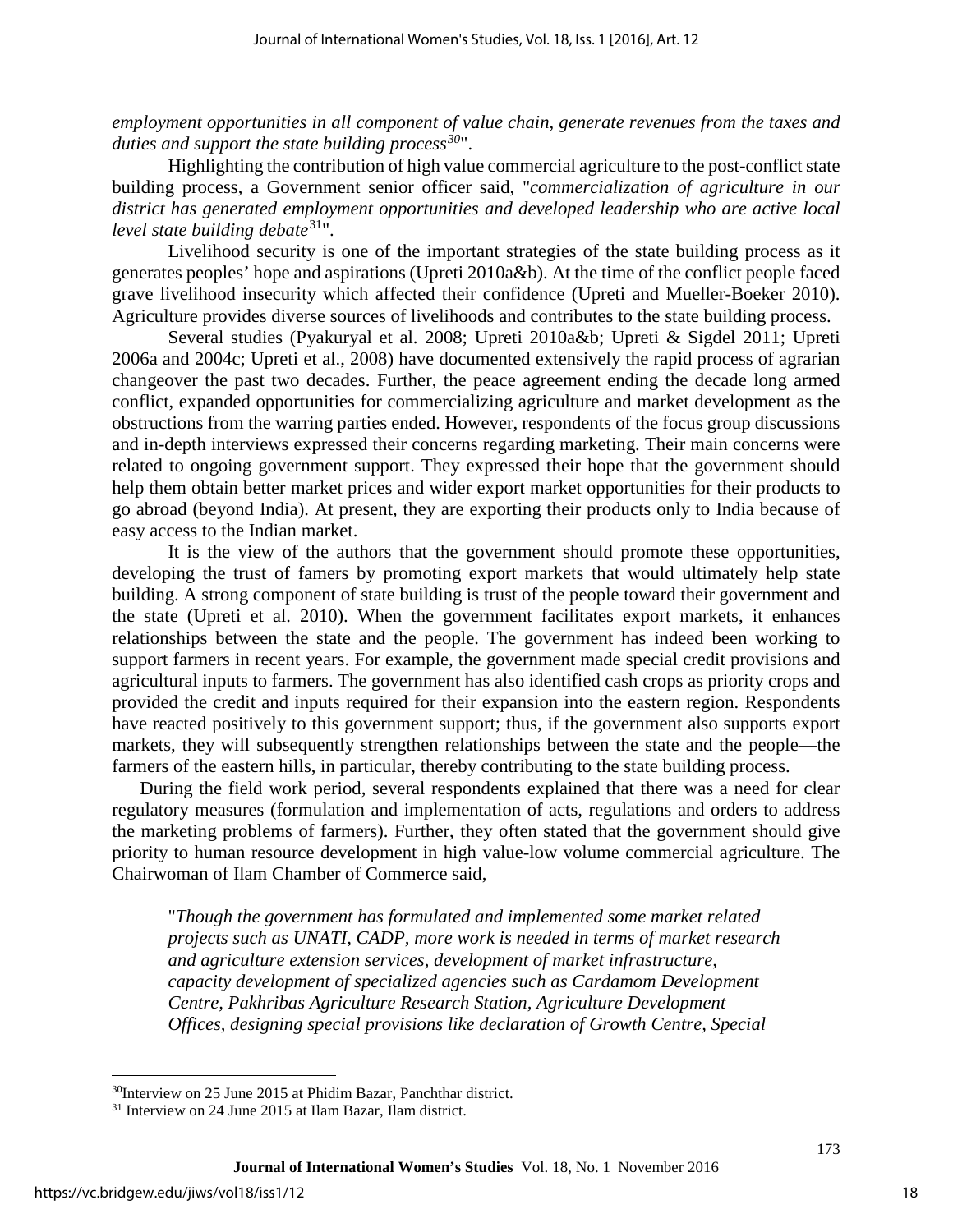*Economic Zone, and partnership between government and private sector to promote high value low volume commercial agriculture.*"[32](#page-19-0)

#### **Women and export led agricultural market dynamics**

Over the past decade, especially after the restoration of peace in Nepal, women have become actively engaged in production and marketing of large cardamom, ginger, broom-grass and other high value cash corps. The main reasons for the involvement of women in cash crops in general and cardamom in specific are:

- a. changing gender relations at household and community levels,
- b. policies of the government to promote women's participation in commercial agriculture,
- c. constitutional, regulatory and procedural provisions of compulsory engagement of women in every sphere of the country's affairs,
- d. expansion of cardamom and other cash crops cultivation, and
- e. increasing political and social awareness.

Nepal is one of the largest producers of cardamom as an export-oriented commodity in the world. It is an important means of women's livelihood and enhancing social status and their economic situation. The empirical evidence from our study demonstrated that women's engagement in high value agriculture has contributed to raising the status of women through their increased household level decision-making; their increased involvement in political roles (taking leadership positions in local political structures), more involvement in social activities and higher social recognition in their villages.

Large cardamom is treated in Nepal as "black gold' and an important means to fulfil the economic and livelihood requirements of individual women, household member and ultimately contributed to improve the economic status of their village. For example, in 2013/14 Nepal had exported 2914.47 metric tons of cardamom worth of NRS 2,528,003,204 (about USD 25.28 million).Of the total export, 90% of the cardamom goes to India and then the Middle East for spices and cosmetics.

During the FGD, women members unanimously explained that their participation in large cardamom and ginger cultivation is helping them in several strategic ways. These include expanding their assets, enhancing their social standing and securing social and public respect. These components of empowerment all emerged once they engaged in commercial agricultural and cardamom cooperatives, worked as managers of cooperatives and were in a position to sanction loans and investment in women's affairs. Hence, they have been able to develop confidence and competence. In this context, Ms. Laxmi Tamang, Manager of Jirmale Women Agriculture Cooperative said,

*"Our members are confident, vocal and getting social recognition, respect and leadership positions in society and taking leadership roles in social events in the village…We don't give dowries to our daughters but educate them and enable them to stand on their own feet.*"

l

<span id="page-19-0"></span><sup>&</sup>lt;sup>32</sup>Interview with Ms Sushila Sapkota, Chair of the Ilam Chamber of Commerce on 25 June 2015 at Ilam Bazar.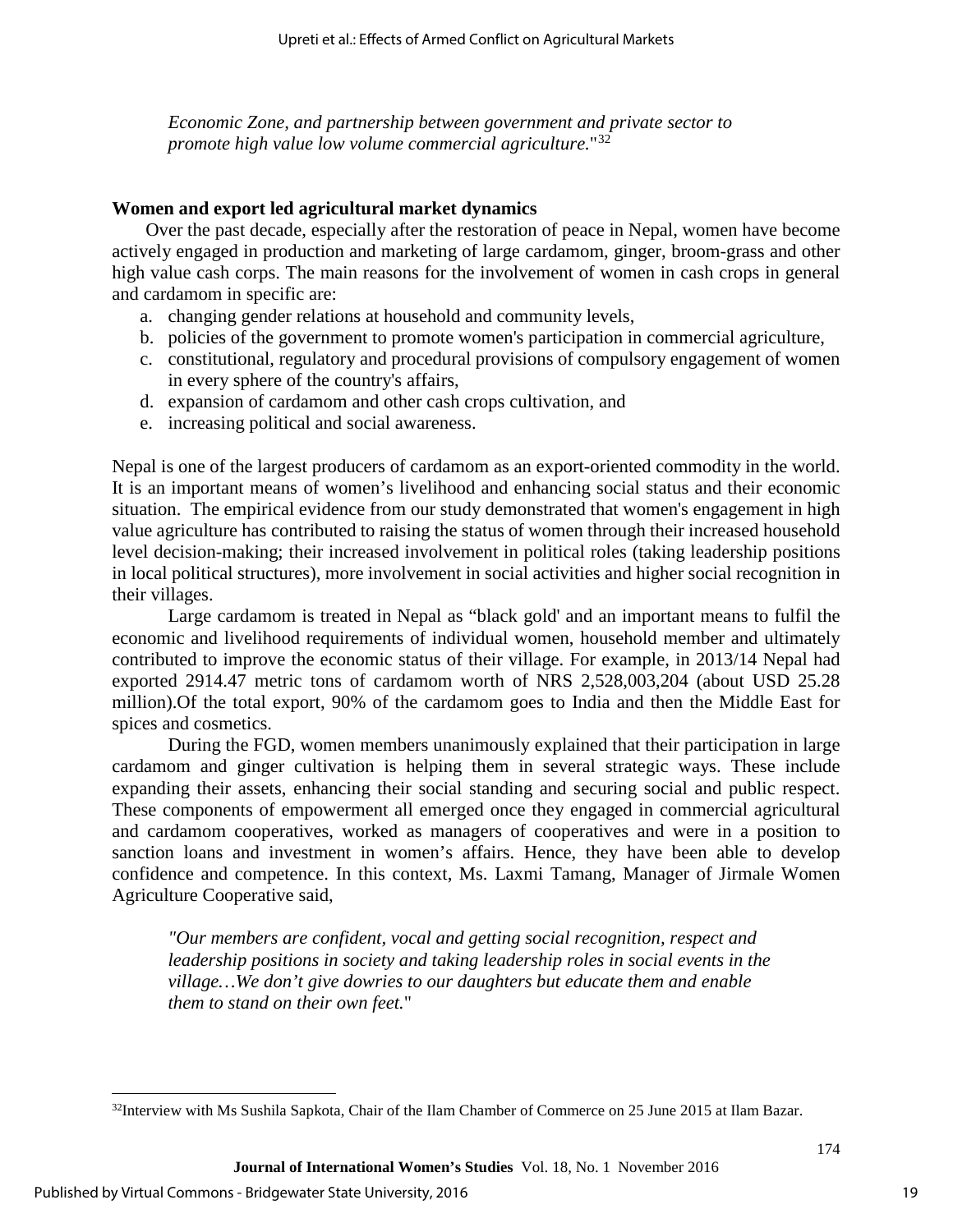Mr. Hom Bahadur Moktan from Jirmale VDC said, "*These days more investment is made in daughters' education with the help of income received from cardamom. We do not differentiate between son and daughters".* 

Women are aware and alert to market demands of their cash crops. In addition, they have started production of organic or pesticide free agricultural products due to high demand from Kathmandu and nearby Indian cities. Shivakoti et al. (2005) have shown that hill agriculture is one of the important contributors to biodiversity and ecological specificities. Women's engagement in pesticide free and/or organic crops is expected to contribute in preserving ecological diversity of crops and improve the price of their products. It was reported by the respondents of the FGD that the big hotels and other specialised enterprises from Kathmandu and other nearby towns, cities are interested to pay more for the organic product and asking them to supply. It is quite important to note that expansion of organic methods not only mitigates the negative effects of increased chemical and poisonous inputs from commercial agriculture on the environment, but also contributes to the improvement of human health.

Women group members from Sakalpur village of Jirmale VDC in the focus group discussion<sup>[33](#page-20-0)</sup> highlighted that their involvement with commercial cash crops helped with their social and economic empowerment. They highlighted that rural women were benefitting economically from non-traditional cash crops because they obtained increased employment opportunities and improved wages (about NRS 500 (USD 5) per day against NRS 200(USD 2) per day in normal conventional wages) as well as better savings when they were involved in the cardamom value chain (plantation to harvesting, drying, processing and marketing). Once they earned more from the sale of cardamom, ginger and broom grass, they were able to invest in their choice of crops (increased economic decision-making). Intra-household power relations have also changed as women become involved in joint decision-making about the use of the income they obtained from the sale of cardamom. Referring to the change in her household decision-making process a female farmer engaged in a women's cooperative said,

"*Earlier my husband was making every decision in my house but once we started growing cardamom, and I became member of the cardamom farmers group, my husband gradually started discussing with me expenditure related decisions. Later, once our role as members of the group expanded to approve the loan application, I was even more recognised. Now, within 8-10 years I am actively engaged in decision-making about resource allocation and my family members fully accepted my decisions and even they are happy*"[34](#page-20-1).

Women leaders in the private sector highlighted that commercialization of agriculture in Ilam district has been instrumental toward their political empowerment via their involvement in political spaces in local politics. Cardamom and cash crop enterprises, in later years, provided increased space for political engagement and taking on leadership opportunities. The chairwoman of the Ilam Chambers of Commerce, Mrs Sushila Sapkota said,

"*Cardamom and other cash crops in Ilam not only socially and economically strengthened the position of women, but also created spaces for women to* 

l

<span id="page-20-0"></span><sup>&</sup>lt;sup>33</sup>FGD on 26 June 2015 at Salakpur Village of Jirmale Villege Development Committee.

<span id="page-20-1"></span><sup>34</sup> Interview on 25 June 2015 at Mangalbare, Ilam district.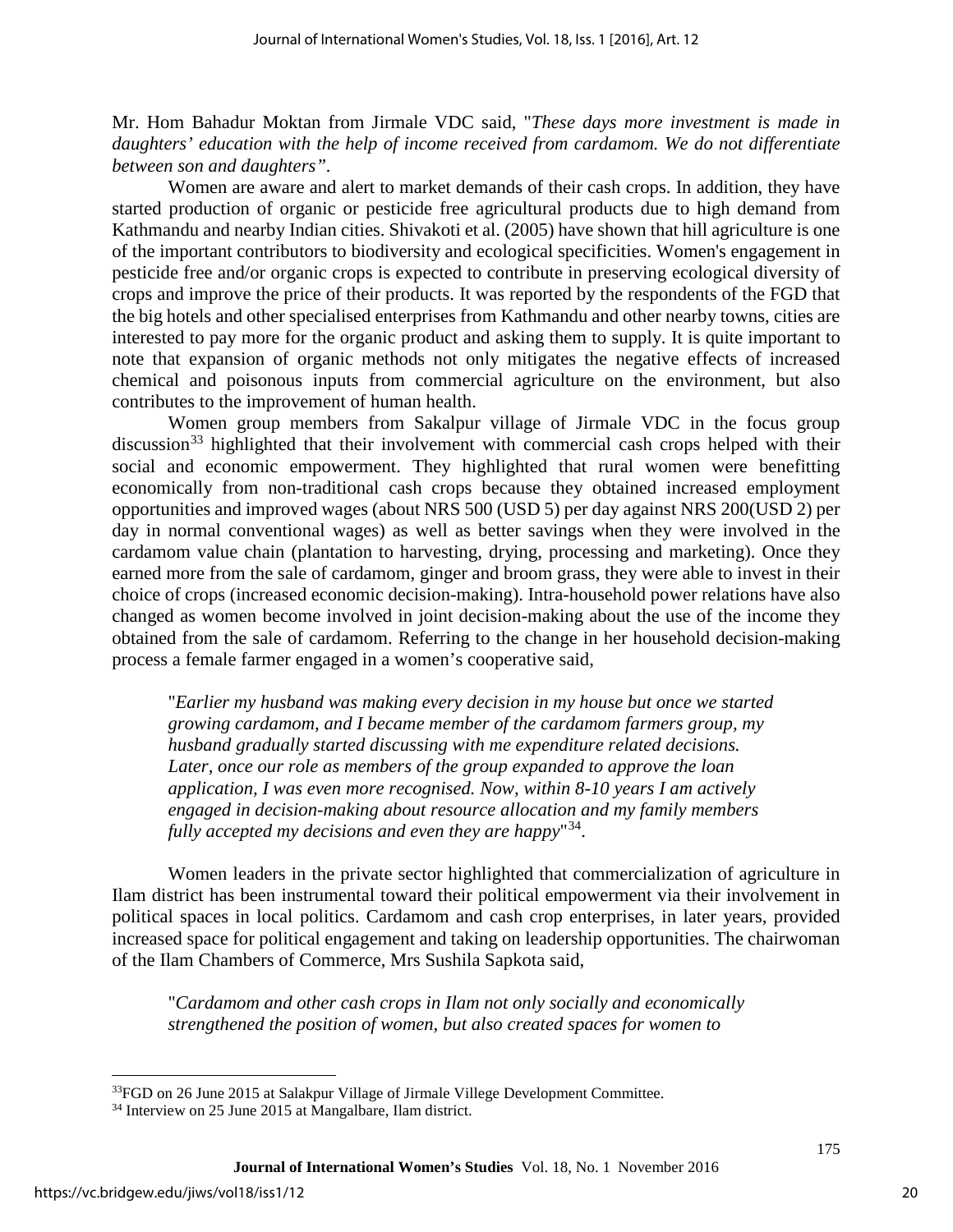*establish themselves politically, and to take leadership and political positions at local level."*

The formation and operation of agriculture and cardamom/ginger cooperatives provided spaces for women to take leadership positions such as chairperson, secretary and treasurer, positions that require political and investment decisions. The sanctioning of loans for many male applicants from the cooperatives, opened up spaces for negotiation, engagement and exercise of their authority. In addition, their competence, confidence and leadership skills developed, and ultimately local committees of political parties provided them with political positions. The key informant<sup>[35](#page-21-0)</sup> from Ilam Bazar said that In Jirmale, Mangalbare and Babote (all three study sites) women were represented in the local political structures (village and area committee) by consensus.

Participants in the FGD and during in-depth interviews, consistently highlighted that the engagement of women in cash crops had helped them to expand their natural, social, political and economic assets. They offered examples of building natural asset/capital as: their work on the protection of landslides and soil erosion, maintaining of greenery in their region, plantation of a nitrogen fixing shade tree, Uttis (*Alnus nepalenses)*, to provide protection for large cardamom. They believe that such activities ultimately contributed to maintain ecological stability in their area.

At the time of the interviews and FGDs, women who engaged in cash crop production in Jirmale, Mangalbare, and Barbote VDCs shared that they were actively participating in social activities such as cleaning of their area, organising social gatherings on special days, expansion of streets etc., and in many instances providing leadership roles for these activities. They were also members of local social networks, local organization, agriculture and cardamom/ginger cooperatives, and farmers' associations and took more social responsibilities and leadership roles.

During our FGD, the cardamom and ginger grower women, as well as the members of the women's cooperatives, forcefully and repeatedly highlighted that the number of women depositing money in the nearby bank or cooperatives increased. Further, they were able to invest in areas of their interests/choice; their decision-making power was enhanced since they could spend money at their own discretion, including buying jewellery, paying donations to schools or on social events, or spending on religious activities once they had cash in hand. All of these activities have economically and socially empowered women.

Though engagement of women in commercial agriculture, especially in non-traditional cash crops contributed to social, economic and political status and recognition, there were some challenges as well. The most significant challenge was their work burden when they had to complete both household chores as well as the new responsibilities related to their engagement in leadership, and additional social and political activities. The situation of the double burden of women is not only limited to Nepal, but reported globally (Alston 2014; Deere 2009; Kelkar 2007; Vepa 2004). When women move into productive labour, there is little or no support for their *reproductive* labour. Hence, addressing this issue (finding ways to assist women in reproductive labour—household work and childrearing) require collective and concerted efforts from the state, the private sector and men.

l

<span id="page-21-0"></span><sup>35</sup> Interview on 25 June 2015 at Mangalbare, Ilam district.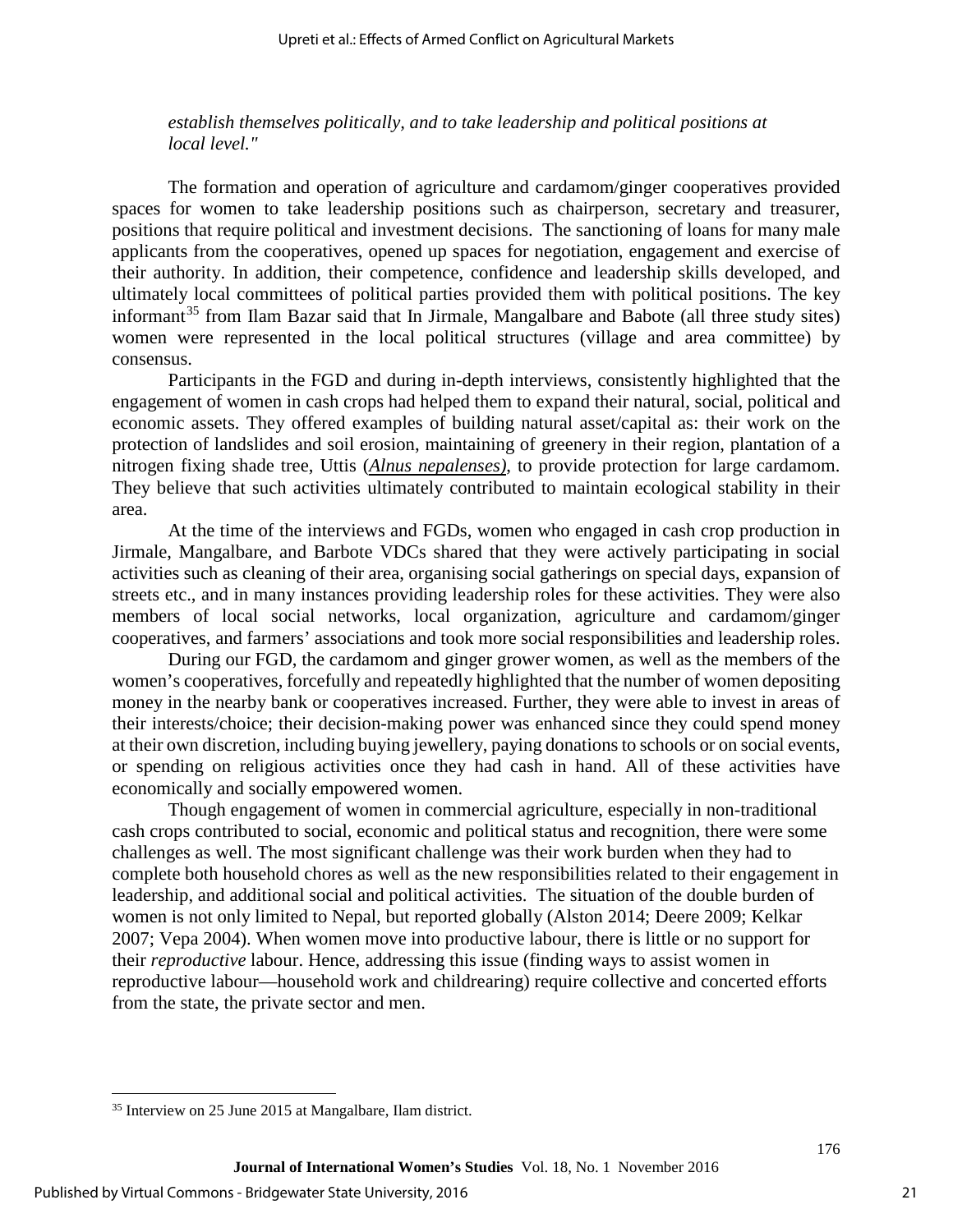#### **Additional problems and challenges**

In addition to the significant problem of women's double work burden, a reality that complicates the evaluation of women's empowerment, other problems have emerged. Crop damage from cardamom diseases was the most problem most frequently citedby the respondents. The most commonly reported diseases were *chirke* (drying of leaves from the yellow spots), *furke* (drying of plants once leaves are dried off) and rhizome rot. These disease drastically reduced production of traditional varieties of large cardamom in many parts of the study district and several farmers shifted their cultivations (from cardamom to ginger, teas, broom grass and others) or replaced the traditional varieties with the new locally developed ones such as *Sakalpure* (developed in Sakalpur village of Jirmale VDC).

Farmers also lacked the appropriate technical knowledge of cardamom processing so they could not improve the existing quality. Farmers and cardamom associations have been asking the government to install modern kilns in the cardamom production areas to improve the quality and obtain better pricing. However, they have not been successful in this venture. Further, the price of large cardamom, ginger and other high value-low volume cash crops has been changing rapidly. Even though price information sharing by phone SMS had begun, they were unable to obtain upto-date market price information because Indian brokers and collectors have been manipulating prices. To tackle this situation, the local cooperatives and farmers began a SMS system to inform farmers of the market price. However, the system was effective only within Nepal; farmers were unable to get full information about price fluctuations in the Indian market. Hence, the cardamom producers association and ginger producers association have been constantly lobbying the government to help direct export to the Middle East or other countries.

#### **Conclusion**

Women's engagement in high value, export-led agriculture is increasing in Nepal after the post-peace agreement period. Nepal's agriculture sector in general and agricultural marketing in particular was severely suffered during the decade long insurgency. However over the past ten years since the signing of the peace agreement, Nepal's agriculture and agricultural markets are reviving. The expansion of high value-low volume, non-traditional cash crops are attracting entrepreneurs and innovative farmers, especially women farmers. Nepal has made reasonable efforts to promote commercial agriculture and agricultural market in the post-conflict period but additional efforts are still needed in least in the three areas: market price stability, support for modern drying technology and addressing the disease problem.

Female engagement in high value agricultural exports in the Eastern Hills in general and Ilam district in particular are rapidly increasing and this process has contributed to the social, economic and political empowerment of women as well as towards building physical, natural and financial assets. Three cash crops, namely large cardamom, broom-grass and ginger were most attractive for women as they provide relatively easy earning, have led to social and political recognition such as political leadership opportunities in local party units, and involvement in economic organisations (leadership in cooperatives, women's groups, market committees).

The success of high value-low volume commercial cash crops in these areas, as well as the enhanced status of women indicate an opportunity for Nepal to expand to other parts of country. Furthermore, the study suggests broader implications for policy reform (i.e. introduction of modern technology, facilitation of export promotion, support for storage and processing, etc.).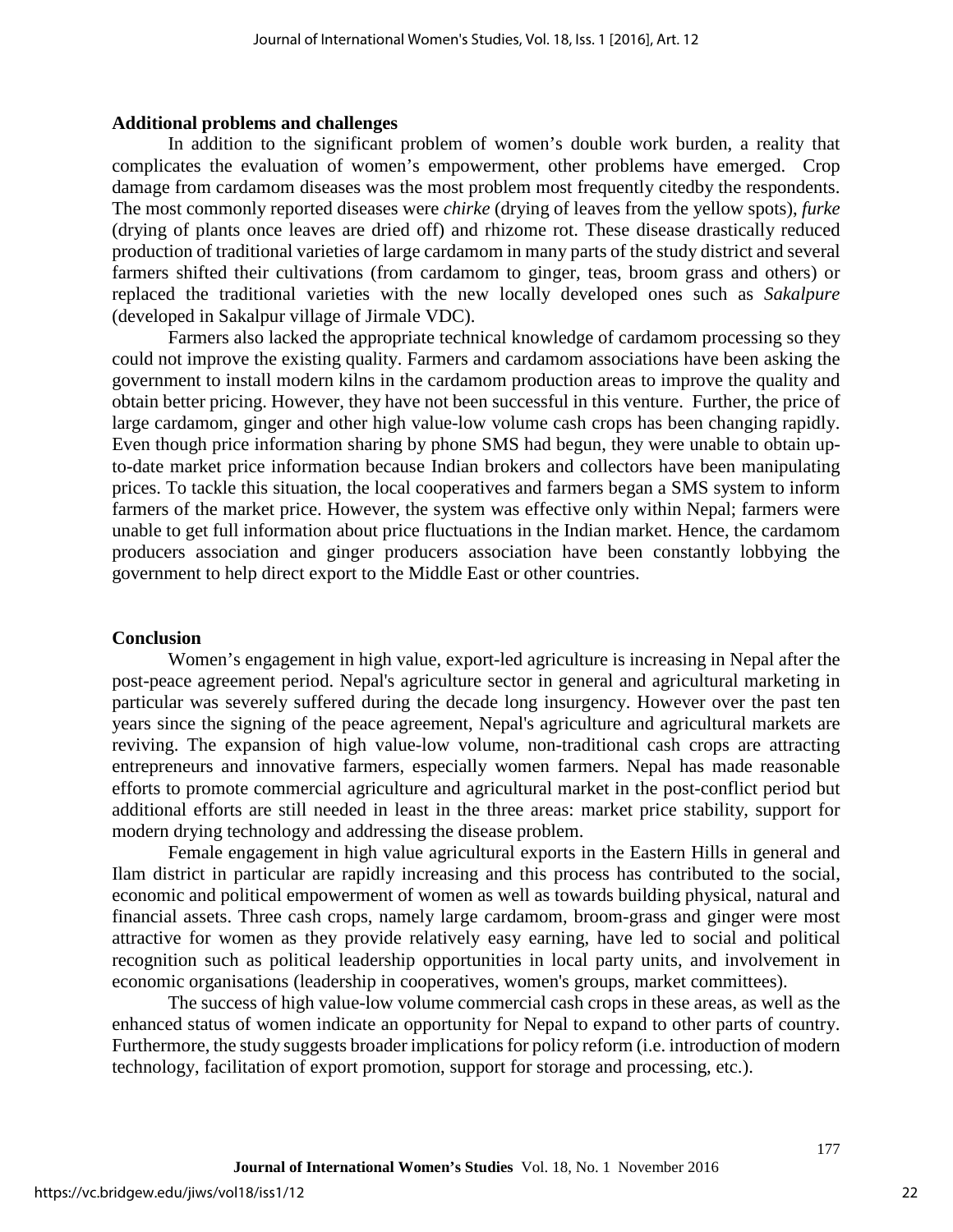Because the promotion of high value-low and volume cash crops also increases natural, economic, social and political assets of those who are engaged in its value chain, they can be a means of agrarian transformation and improvement in the economic status of farmers in general and female farmers in particular. The disease problem in the cardamom crops offers an important lesson for any successful commercial agricultural development: it can be derailed by unexpected factors and therefore government policymakers, planners and implementers must be prepared and flexible to address the problems immediately. If proper treatment had been available for *chhirke, furke* and rhizome rot disease, farmers would have been protected from huge losses.

Although women's political, economic and social competence are enhanced and their status raised through their engagement in high value commercial crops, it is not yet clear whether it will be a sustainable enterprise for women, because price volatility in the global market and the nature and extent of disease are concerns beyond the capacity of the influence of women. Women's engagement in high value, export led commercial agriculture has positively contributed to women's status; even though they have faced double burden, it is not yet clear about the long-term impact for women. Women's political, economic and social competence has changed the social perception of women, especially increasing their social status, economic independence and political recognition. We refer to this as the *beginning of a social transformation of gender roles* that could potentially motivate their newly educated daughters to follow the path of their mothers, not necessarily limiting to stay involved with farming but broadly to engage in other political and economic ventures.

Finally, this study engenders many important questions about the future of girls and women in Nepalese society, the role of the state, the role of men in households and reproductive roles, so that women's double work burden is addressed.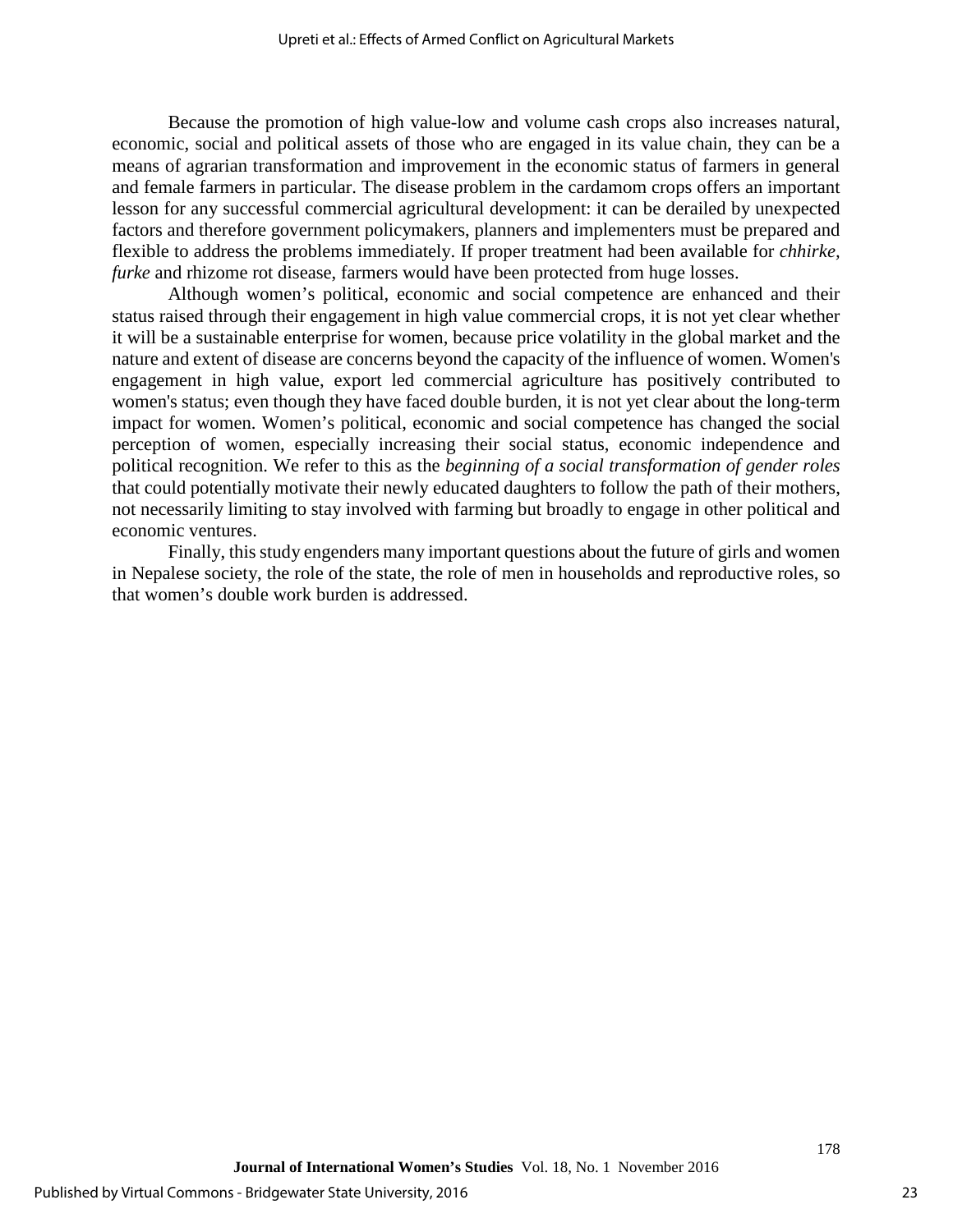#### **References**

- Alston M (ed.) 2014, Women, Political Struggles and Gender Equality in South Asia. Palgrave Macmillan New Delhi.
- Chapagain D, 2011, Assessment of climate change impact on large cardamom and proposed adaptation measures in eastern hill of Nepal. Kathmandu: Ministry of Environment.
- DADOI 2014, *Yearly Agriculture Development Programme Achievement a Glance, Fiscal Year 2013/14*. District Agriculture Development Office, Illam.
- Deere, C. D. (2009). 'The feminization of agriculture? Economic restructuring in rural Latin America. In: The gendered impacts of liberalization: Towards embedded liberalism?, (ed.) S. Razavi. London: Routledge. pp. 99-127.
- Donovan, C., McGlinchy, M., Staatz, J. and Tschirley, D. 2005, *Emergency Needs Assessments and the Impact of Food Aid on Local Markets*, World Food Programme, Rome, Italy.
- Ghale, Y. G. and Upreti, B. R. 2005, 'Impact of Armed Conflict on Environment and Human life: A Gender Perspective', paper presented at the 7th Asia-Pacific NGO's Environmental Conference 4-6 November 2005, Asia Pacific NGO Forum, Kathmandu, Nepal.
- Ghimire, S. and Upreti, B. 2012, 'Corporate Engagement for Conflict Transformation: Conceptualising the Business-Peace Interface', *Journal of Conflict Transformation & Security*, vol. 2, no. 1, pp. 77-100.
- Ghimire, S.and Upreti, B. R. 2014, ['Wavering between profit-making and change-making:](http://mwc.sagepub.com/content/7/2/187.short)  [Private media companies in conflicts in Nepal',](http://mwc.sagepub.com/content/7/2/187.short) *Media, War & Conflict*, vol. 7, no. 2, pp. 187-200.
- Jha, H. B. 2011, *The Economics of Peace: Nepalese Perspective,* Occasional Paper No 29, Observer Research Foundation, New Delhi, India.
- Kelkar G 2007, The feminization of agriculture in Asia: Implications for women's agency and productivity. Food and Fertilizer Technology Center (FFTC), Taipei.
- Locher, M. Steimann, B. and Upreti, B. R. 2012, 'Land grabbing, investment principles and plural legal order of land Use', *Journal of Legal Pluralism,* vol. 44, no. 65, pp. 31-63.
- Mathew, R.and Upreti, B. R. 2005, *Nepal: Environmental Stress, Demographic Changes and the Maoists, Environmental Change and Security Programme Report*, no. 11, Woodrow Wilson International Centre for Scholars, Washington, D.C., pp.-29-39.
- NARMA 2005, *Local Food Procurement, an Analytical Review,* Nepal Country Case Study, Centre for Natural Resource Management, Analysis, Training and Policy Research (NARMA), Kathmandu, Nepal.
- Pyakural, B., Thapa, Y. B. and Roy, D. 2005, *Trade Liberalisation and Food Security in Nepal,*  International Food Policy Research Institute, Washington D.C.
- Pyakuryal, K. N. and Upreti, B. R. (eds.) 2011, *Land, Agriculture and Agrarian transformation,* Consortium for Land Research and Policy Dialogue, Kathmandu, Nepal.
- Pyakuryal, K. N., Upreti, B. R. and Sharma, S. R. (eds.) 2008, *Nepal: Transition to Transformation,* Human and Natural Resources Study Centre and National Centre of Competence in research (NCCR) North-South, Kathmandu, Nepal.
- Seddon, D.and Hussein, K. 2002, 'The Consequence of Conflict: Livelihoods and Development in Nepal', Working Paper no. 185, Overseas Development Institute, London.
- Sharma, S. R., Upreti, B. R. and Müller-Böker, U. 2013, 'Negotiating Access to Land in Nepal',*Journal of Contemporary Asia*,Vol. No 44, Issue No 3. pp. 521-539.